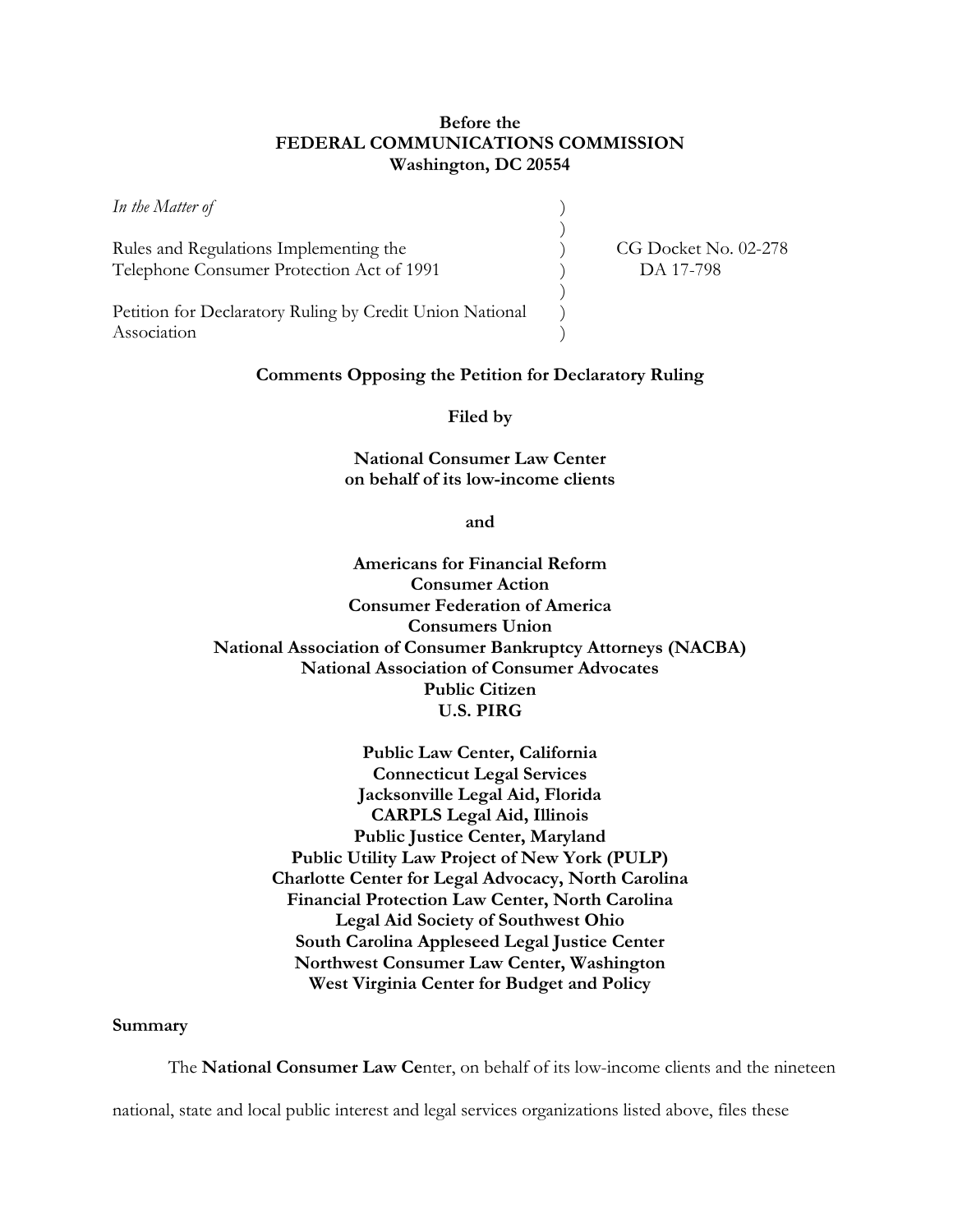comments opposing both of the requested exemptions from the requirements for consent to direct automated calls and texts to the members of credit unions, made by the Credit Union National Association (CUNA). Neither requested exemption is legally permitted under the Telephone Consumer Protection Act (TCPA), and allowing either exemption would seriously and significantly add to the number of unwanted robocalls now made by financial institutions. Almost 60 million robocalls are now made *monthly* by financial institutions just to collect consumer debt; allowing credit unions to make calls without consent would add significantly to this number.

If the information to be imparted by credit unions is so important and valuable to their members, the members will consent to receive it—eliminating any necessity for an exemption. Credit unions can avoid TCPA liability by maintaining reasonable business practices and employing a reassigned number database. The cases against credit unions and other financial institutions, cited by CUNA as justifications for the requested exemptions, instead illustrate that robust enforcement of the TCPA is essential to protect consumers' privacy, as is the purpose of this important consumer protection law.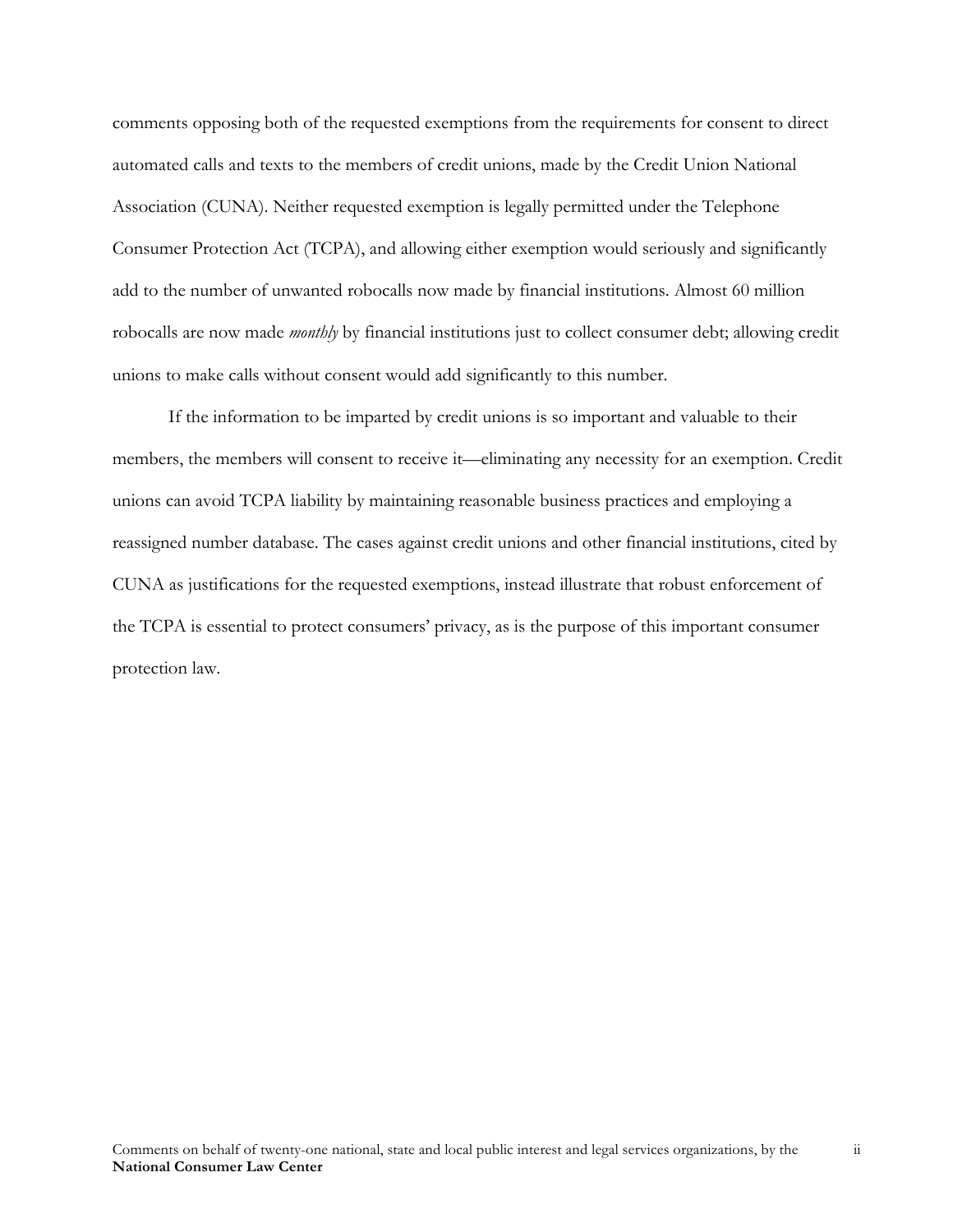## **Table of Contents**

| I.                                                                                                     |
|--------------------------------------------------------------------------------------------------------|
| II. The TCPA prohibitions against unwanted calls need to be strengthened, not weakened 3               |
| A. Credit unions, and others, can protect themselves from TCPA liability with good practices.  5       |
| B. The litigation against credit unions and other financial institutions illustrates the need for      |
| C. CUNA's proposed exemption would undermine the privacy protections of the TCPA.  9                   |
| III. There is no legal basis for an established business relationship exception for automated calls to |
| IV. CUNA's proposed exemption for calls for which consumers are not charged for each call is not       |
|                                                                                                        |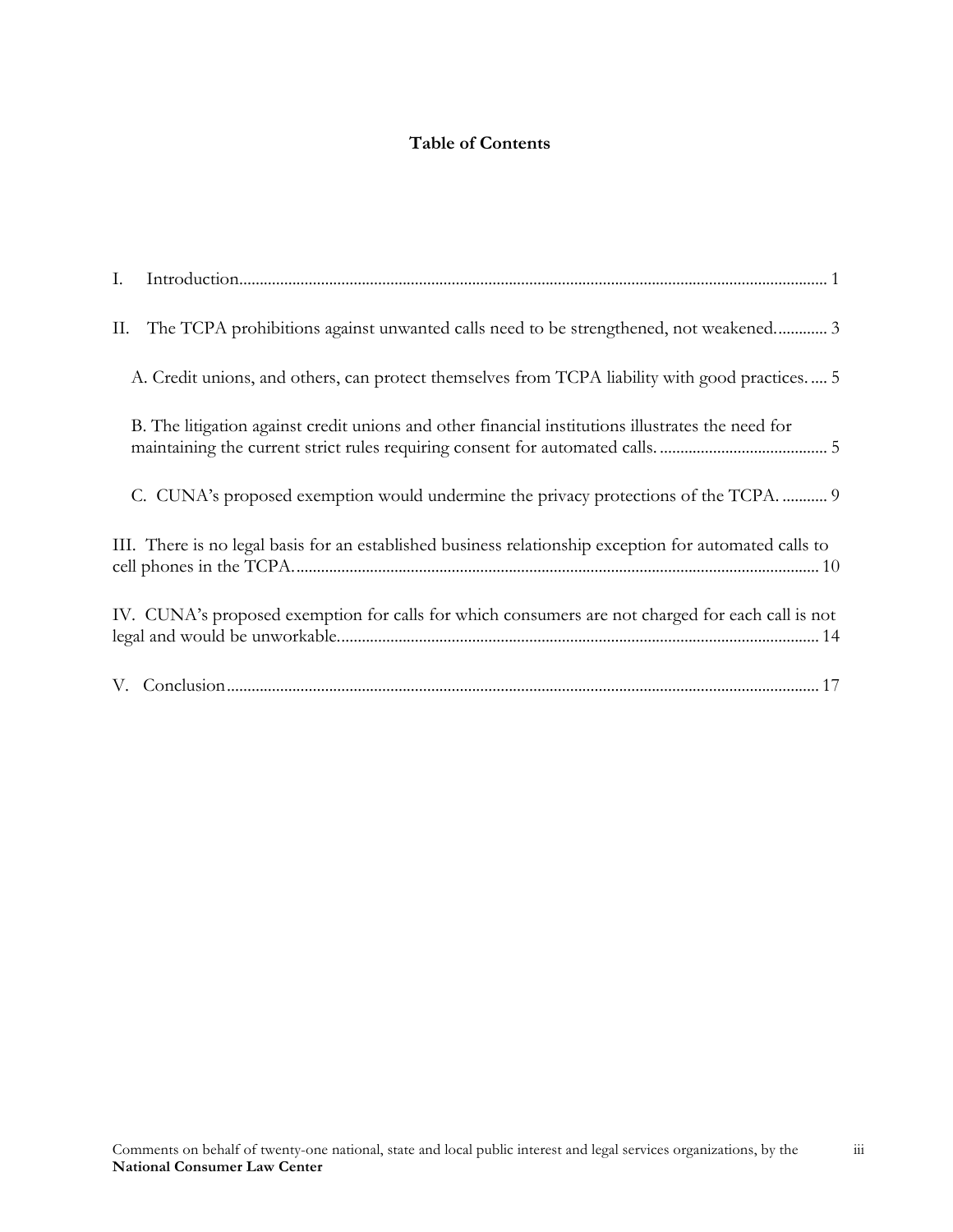iv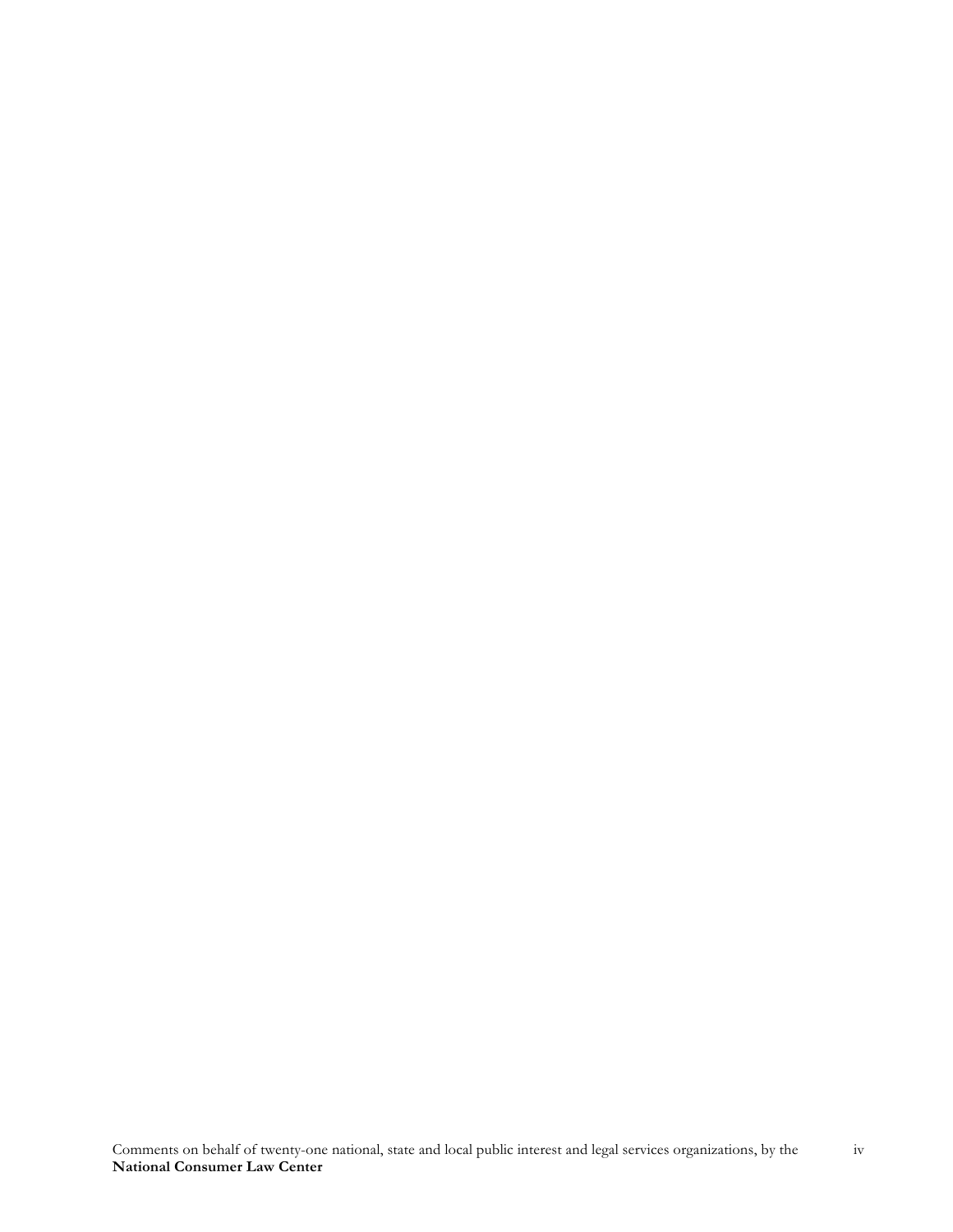### **I. Introduction.**

 $\overline{a}$ 

Pursuant to the Public Notice<sup>1</sup> issued by the Consumer and Governmental Affairs Bureau, the

National Consumer Law Center (NCLC)<sup>2</sup> files these comments on behalf of our low-income clients

and the following national and state public interest and legal services programs:

**Americans for Financial Reform Consumer Action Consumer Federation of America Consumers Union National Association of Consumer Bankruptcy Attorneys (NACBA) National Association of Consumer Advocates Public Citizen U.S. PIRG**

> **Public Law Center, California Connecticut Legal Services Jacksonville Legal Aid, Florida CARPLS Legal Aid, Illinois Public Justice Center, Maryland Public Utility Law Project of New York (PULP) Charlotte Center for Legal Advocacy, North Carolina Financial Protection Law Center, North Carolina Legal Aid Society of Southwest Ohio South Carolina Appleseed Legal Justice Center Northwest Consumer Law Center, Washington West Virginia Center for Budget and Policy**

We respectfully oppose, in all respects, the requests the Credit Union National Association (CUNA)

made in its Petition. <sup>3</sup> CUNA requested that the Federal Communications Commission (Commission)

<sup>&</sup>lt;sup>1</sup> Public Notice, Federal Communications Commission, Consumer and Governmental Affairs Bureau Seeking Comment on Credit Union Nation Association Petition for Declaratory Relief, CG Docket No. 02-278 (Rel. April 18, 2017), *available at* http://transition.fcc.gov/Daily\_Releases/Daily\_Business/2017/db1006/DA-17-978A1.pdf.

<sup>&</sup>lt;sup>2</sup> The National Consumer Law Center is a nonprofit corporation founded in 1969 to assist legal services, consumer law attorneys, consumer advocates and public policy makers in using the powerful and complex tools of consumer law for just and fair treatment for all in the economic marketplace.

<sup>&</sup>lt;sup>3</sup> Credit Union National Association Petition for Declaratory Ruling, CG Docket No. 02-278 (filed Sept. 29, 2017) [hereinafter CUNA Petition], *available at* https://ecfsapi.fcc.gov/file/10929652106182/CUNA%20petition%20draft.pdf.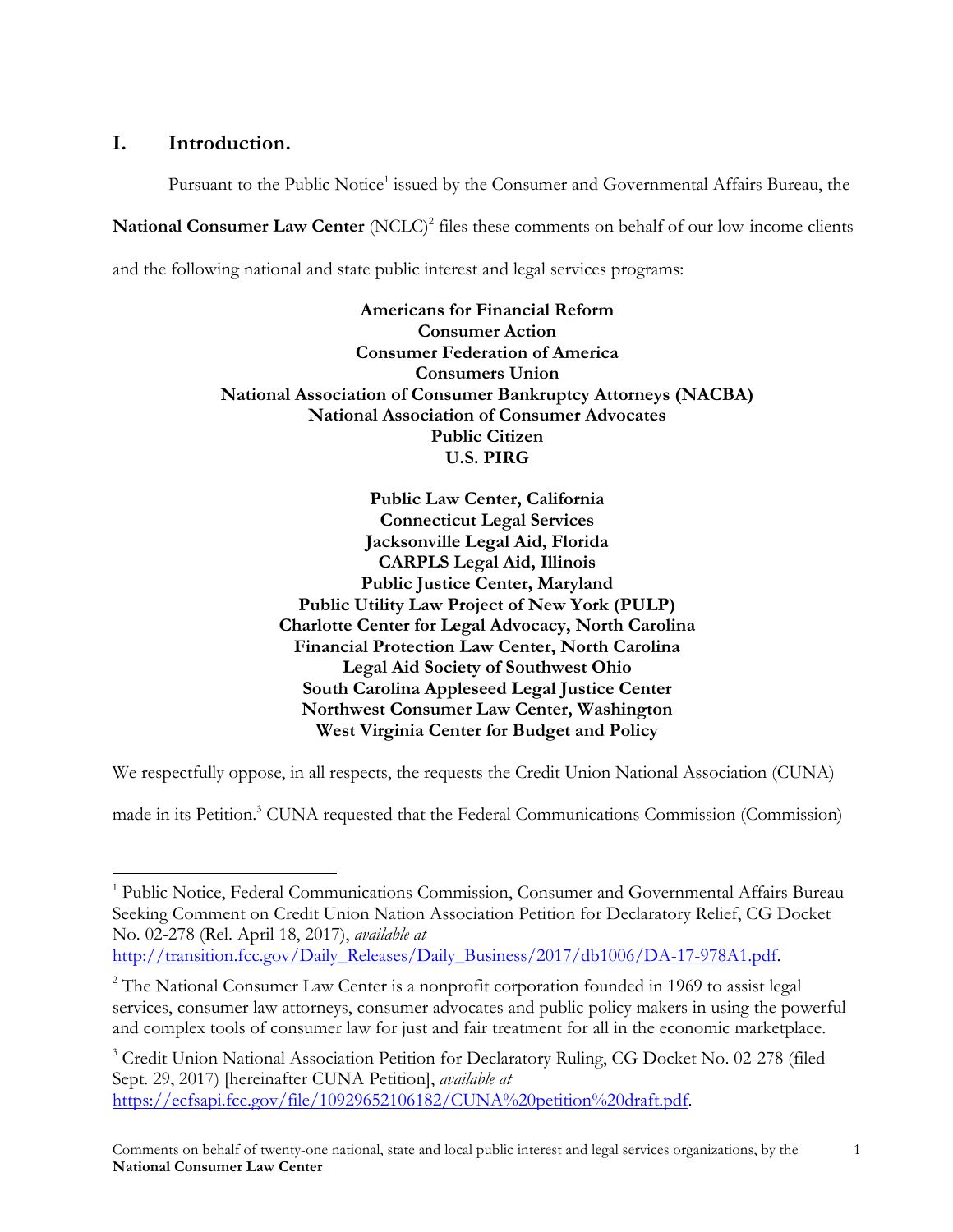create an exemption from the prior-express-consent requirement of the Telephone Consumer Protection Act<sup>4</sup> (TCPA) for informational autodialed or artificial or prerecorded-voice calls (including text messages) made by credit unions to their members' wireless phone numbers.

CUNA's request rests on two alternate footings: either 1) that the Commission use its rulemaking authority under the TCPA to establish an exemption based on an established business relationship between credit unions and their members, or 2) that the Commission establish an exemption pursuant to 42 U.S.C. § 227(b)(2)(C) if the calls are not charged to the called party, without the credit union being required to ensure that the calls would in fact be free to the subscribers. However, neither of these proposals would be legal under the TCPA. First, there is absolutely no authority for the Commission to establish an exception from the requirement for calling cell phones without consent based on an established business relationship. There is likewise no authority for the Commission to establish an exception for free-to-end-user calls that are not in fact free to all of the persons receiving the calls.

CUNA seems to have missed the primary goal of the TCPA's requirements for consent for calls to cell phones, which is to protect the *privacy* of the called parties. Allowing either of these exemptions would eviscerate those privacy protections and permit credit unions to make over a dozen automated, unconsented-to calls a month to its members,<sup>5</sup> and others, without redress. This would remove any

<sup>&</sup>lt;sup>4</sup> The TCPA is codified at 47 U.S.C. § 227. The Commission's implementing rules are codified at 47 CFR § 64.1200. The TCPA prohibits any call, other than a call made for emergency purposes, to a telephone number assigned to a "paging service, cellular telephone service, specialized mobile radio service, or other radio common carrier service, or any service for which the called party is charged for the call" using any automatic telephone dialing system or an artificial or prerecorded voice without the prior express consent of the called party. 47 U.S.C. § 227(b)(1)(A)(iii). *See also* 47 CFR § 64.1200(a)(1)- (2). There is also an exception for calls made solely to collect a debt owed to or guaranteed by the United States.

<sup>&</sup>lt;sup>5</sup> CUNA proposes to limit the calls to one call or text message a day, up to three a week. CUNA Petition at 19.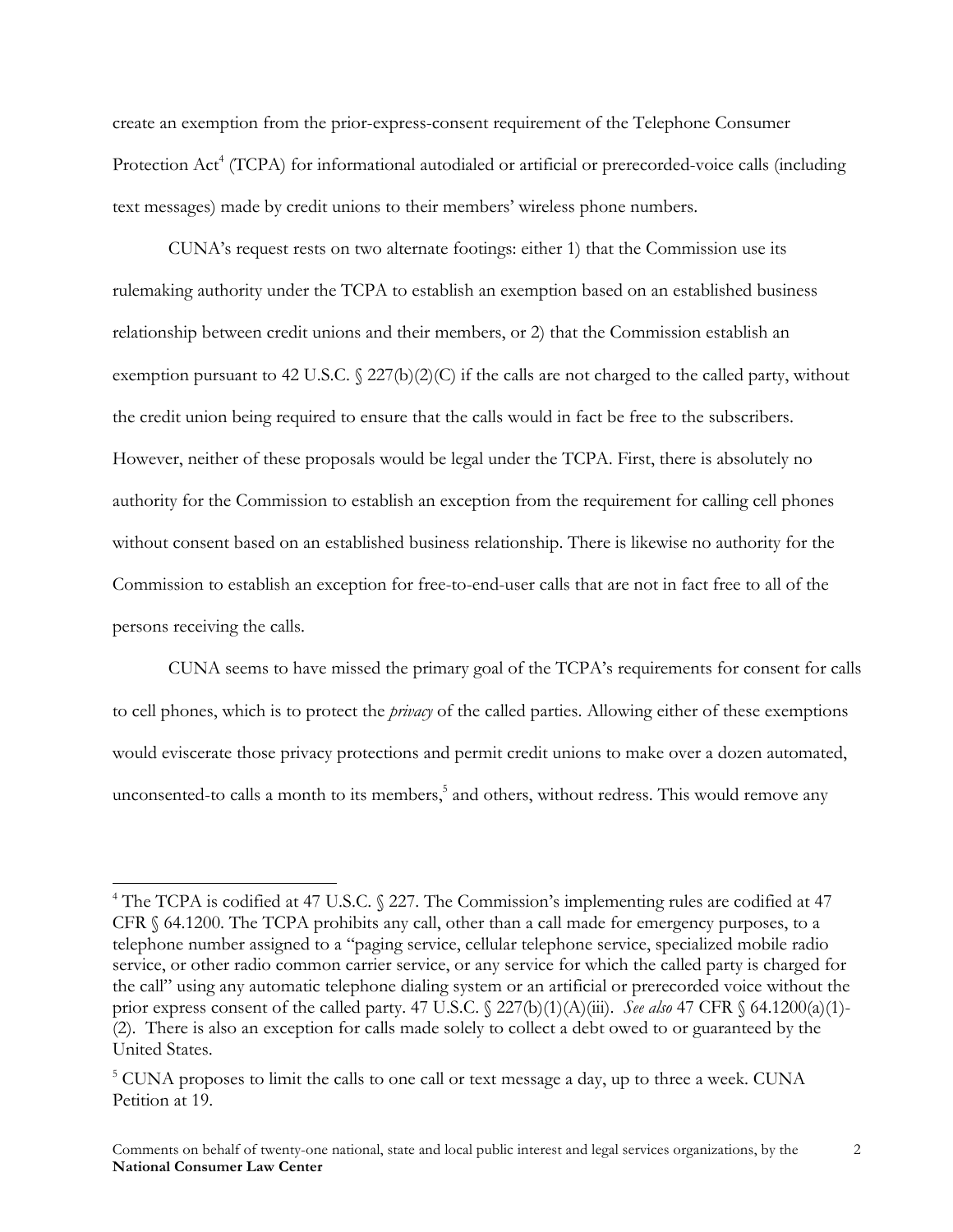incentives for credit unions to ensure that they are calling only members who have consented to automated calls.

# **II. The TCPA prohibitions against unwanted calls need to be strengthened, not weakened.**

While the TCPA's requirements for prior express consent for automated calls to cell phones

may be unpopular with callers such as CUNA's member credit unions, it is essential to put that

inconvenience in perspective with the impact of unwanted robocalls on American cell phone

subscribers:

- 2.4 billion robocalls were placed nationwide in September alone.<sup>6</sup>
- This equals roughly 7.4 calls per person in this one month.<sup>7</sup>
- 22.5 billion robocalls were made during the first nine months of  $2017<sup>8</sup>$
- In 2016 there were over five million complaints about unwanted calls filed with the Federal Trade Commission,<sup>9</sup> increasing from three and one half million the previous year.<sup>10</sup>
- Unwanted calls are the leading cause of complaints to the FCC,<sup>11</sup> triggering over  $165,000$ complaints in 2016 alone.<sup>12</sup>

<sup>9</sup> *See* Federal Trade Commission, National Do Not Call Registry Data Book for Fiscal Year 2016 (Dec. 2016), *available at* https://www.ftc.gov/system/files/documents/reports/national-do-not-call-registrydata-book-fiscal-year-2016/dnc\_data\_book\_fy\_2016\_post.pdf.

<sup>10</sup> See Federal Trade Commission, National Do Not Call Registry Data Book for Fiscal Year 2015 (Dec. 2015), *available at* https://www.ftc.gov/system/files/documents/reports/national-do-not-call-registrydata-book-fiscal-year-2015/dncdatabookfy2015.pdf.

<sup>11</sup> See Federal Communications Commission Encyclopedia, Quarterly Reports-Consumer Inquiries and Complaints, Top Complaint Subjects, http://www.fcc.gov/encyclopedia/quarterly-reports-consumerinquiries-and-complaints (last visited Aug. 24, 2017).

<sup>12</sup> See Federal Communications Commission, Consumer Complaint Data Center, Quarterly Reports-Consumer Inquiries and Complaints, Consumer Complaint Data – Unwanted Calls, https://opendata.fcc.gov/Consumer/Consumer-Complaints-Data-Unwanted-Calls/vakf-fz8e (last visited Aug. 24, 2017).

 $\overline{a}$ <sup>6</sup> *Youmail Robocall Index*, last accessed October 31, 2017. *Available at* https://robocallindex.com/.

<sup>7</sup> *Id.*

<sup>8</sup> *Id.*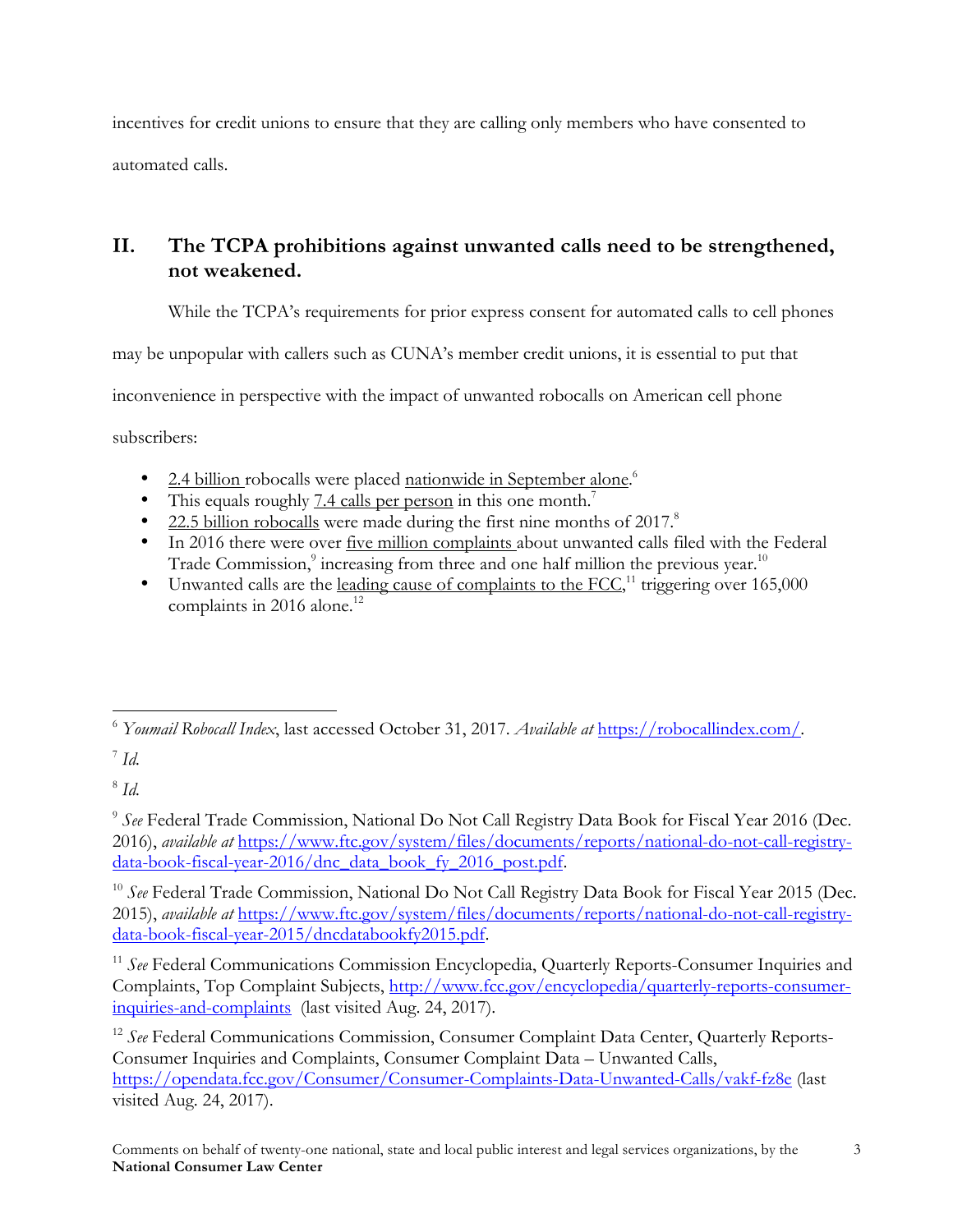Moreover, these unwanted and invasive calls are *not* just unknown telemarketers seeking to make a buck by perpetrating scams on unsuspecting consumers. Financial institutions collecting consumer debts made over 59 million of these robocalls:

- The single caller that generated the most robocalls in the month of September 2017 was a bank doing debt collection calls: which made 14.5 million robocalls in this one month.<sup>13</sup>
- The top twenty robocallers in the month of September generated 146.7 million of these robocalls.14
- Eight of the top twenty robocallers in the month of September 2017 were either banks or other financial services institutions collecting debts.<sup>15</sup>
- The financial institutions collecting consumer debt were responsible for over 59 million of these robocalls, or over  $40\%$  of the total calls made by the top twenty robocallers.<sup>16</sup>

It is popular among robocallers to complain about the strict liability standards in the TCPA,

which can lead to automatic damages for multiple violations of this consumer protection law. But this liability standard is an *intended* accountability mechanism to give robocallers the incentive to ensure that they actually have the consent of the person being called before they make the robocall or send the robo-text. The liability standard is inconvenient for robocallers because it inhibits the automated nature of their communications. But the burden on consumers from unwanted robocalls is far worse. Every call to cell phone users interrupts their day, requires their attention, is an invasion of their privacy, and can interrupt work tasks, family time or driving. Every call to low-income and other telephone users with limited minutes also costs them money.<sup>17</sup>

 $\overline{a}$ <sup>13</sup> *Youmail Robocall Index*, last accessed October 31, 2017. *Available at* https://robocallindex.com/.

<sup>14</sup> *Id.*

<sup>15</sup> *Id.*

<sup>16</sup> *Id.*

 $17$  Approximately one quarter of the population in the United States has cell phone plans with limited minutes. *See CTIA-The Wireless Association, CTIA's Wireless Industry Summary Report, Year-End 2013 Results, 2014, Prepaid Connections Make Up 23.4 Percent of Wireless Market*, *available at* http://www.ctia.org/industry-data/facts-and-infographics-details/factand-infographics/prepaidconnections-make-up-23-4-percent-of-wireless-market (accessed Jan. 29, 2017) .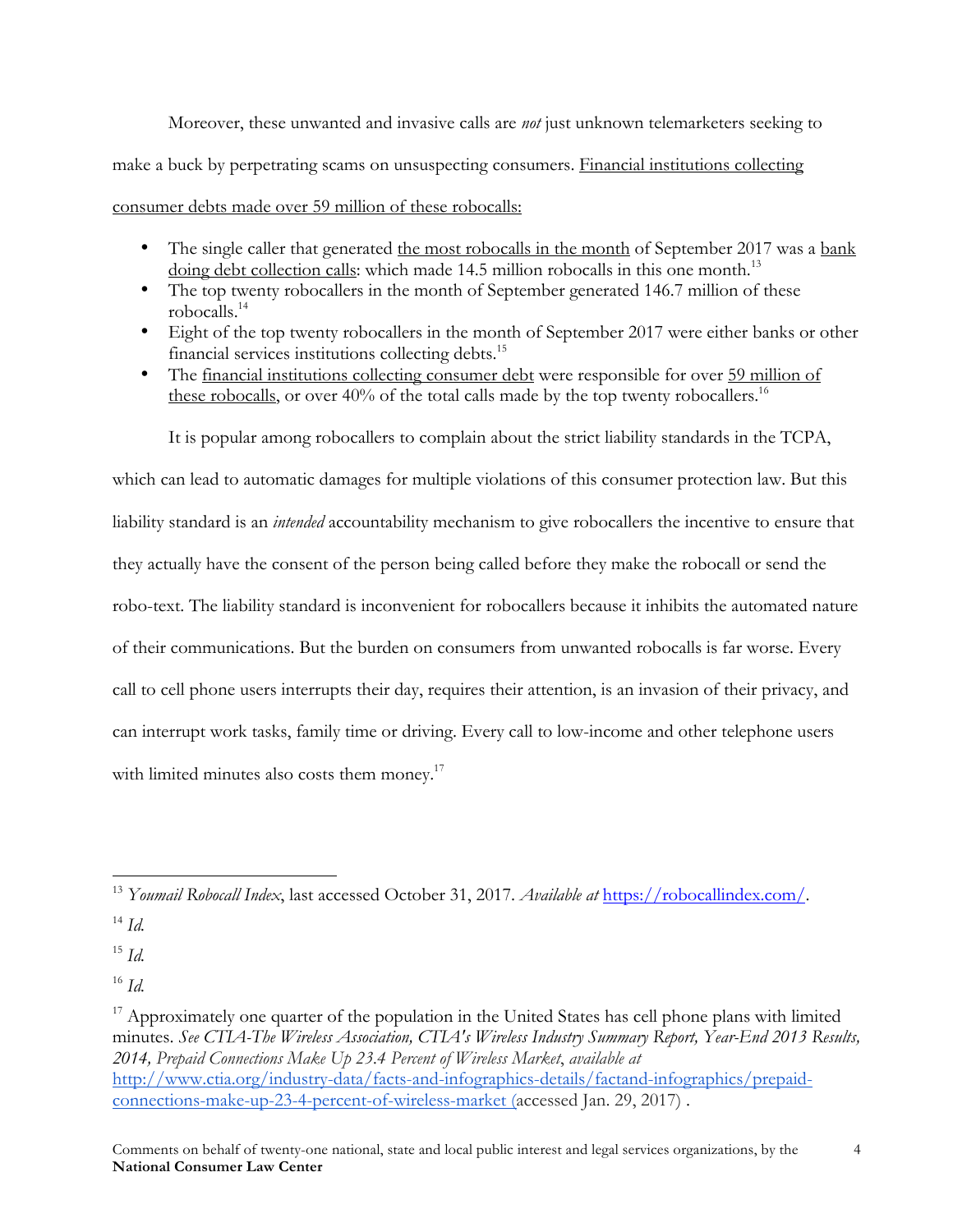### **A. Credit unions, and others, can protect themselves from TCPA liability with good practices.**

Credit unions can readily and appropriately protect themselves from liability from TCPA enforcement actions by a) regularly requesting that members confirm their desire to receive texts and automated calls on a monthly basis, and b) using a reassigned number database.<sup>18</sup> Many financial institutions regularly request updates of consent and telephone numbers from their customers. They do this to ensure that they are only sending automated messages to customers who truly want them, and to protect themselves from TCPA liability.

So long as callers attempt to ensure that their automated calls and texts are addressed only to members who have given their consent—presumably because these members want the information provided by the calls and texts—and keep their records up to date, there is little litigation risk from the TCPA. Calls to members who have consented to receive them pose no risk. Calls to wrong numbers can be avoided through the use of a robust reassigned number database.<sup>19</sup>

### **B. The litigation against credit unions and other financial institutions illustrates the need for maintaining the current strict rules requiring consent for automated calls.**

In its petition CUNA repeatedly cites to the "critical financial information and educational materials that aid members in fulfilling their responsibilities as owners of the cooperative enterprise" as its justification for avoiding the consent requirement.<sup>20</sup> This argument is essentially that credit union members will find the information of so much value that they will want it relayed to them via

<sup>&</sup>lt;sup>18</sup> According to multiple filings in the recent Notice of Inquiry proceeding initiated about a mandatory reassigned number database, there are already robust, if imperfect, databases on the market. The use of these mechanisms undoubtedly will reduce robocallers' potential exposure to litigation risk.

<sup>&</sup>lt;sup>19</sup> See e.g. Credit Union National Association Reply Comments, Docket No. 17-59, regarding Advanced Methods to Target and Eliminate Unlawful Robocalls, September 26, 2017, *available at* https://ecfsapi.fcc.gov/file/109261735208093/CUNA%20TCPA%20NOI%20Reply%20Comments.p df.

<sup>20</sup> *See e.g.* CUNA petition at 2.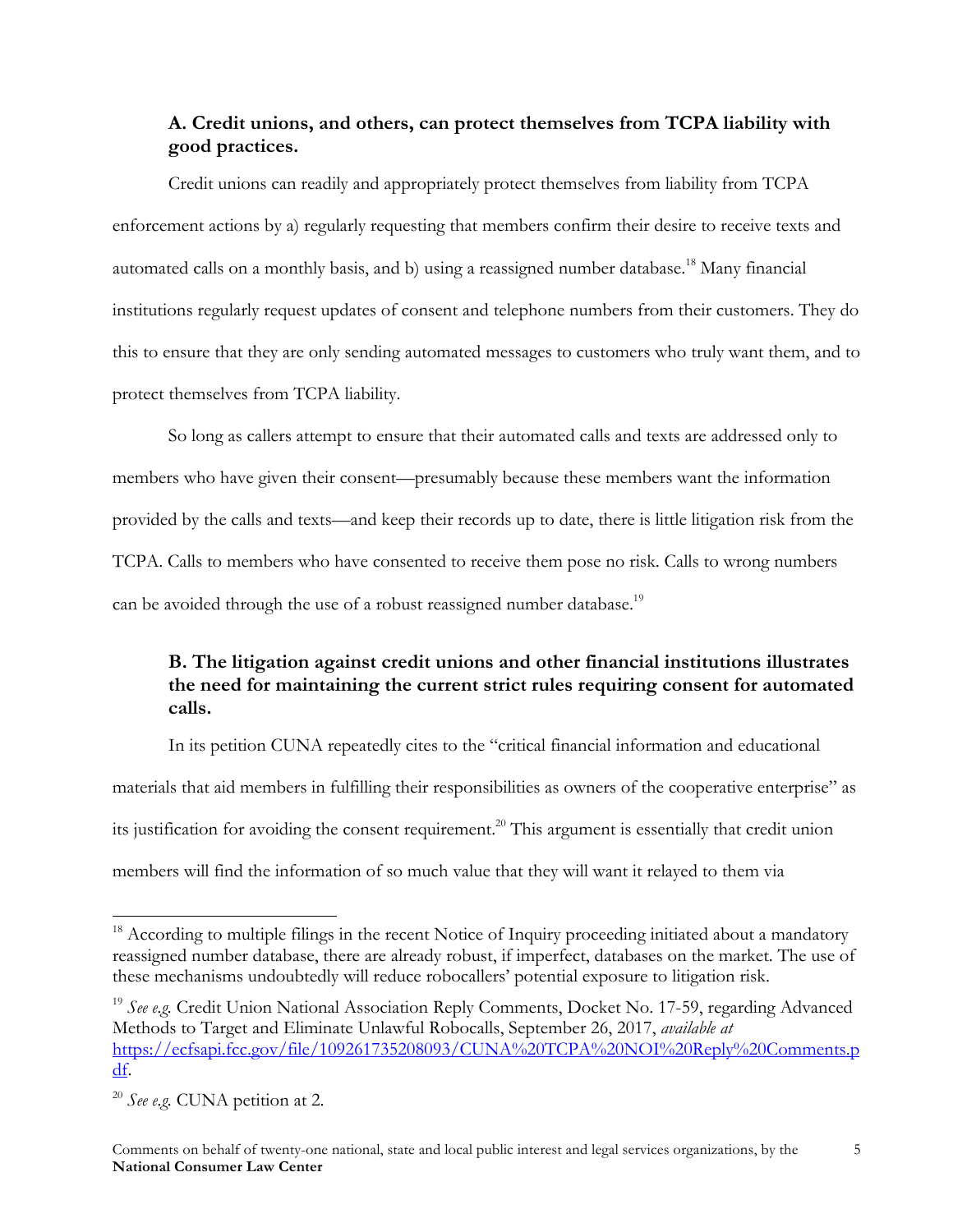automated texts or calls even when they have not consented to receive the information. But this argument does not make any sense. If the information is so important, then credit union members will not hesitate to consent to receive it. And once that consent is provided, there is no issue: the TCPA then allows unlimited automated calls and texts. It is only when the credit union members have failed or refused to provide that consent that the credit union cannot use robocalls and texts to contact members.

Credit unions interact regularly and often with their members in other ways: via deposits, withdrawals, monthly statements, and reminders. All of these are separate opportunities for the credit union to inform its members of the information, and, if it wants, to ask again for consent to transmit it by robocall or text. If, despite these repeated solicitations, the members fail to consent, then the message is clear: the member does not want more robocalls and texts, even from the credit union. And that, of course, is exactly the purpose of the TCPA: to permit only those robocalls and texts that the consumer has consented to receive.

CUNA complains about a "fractured maze"<sup>21</sup> of regulations related to automated calls, noting the regulatory exemption permitted for certain exigent calls from financial institutions calls<sup>22</sup> and the Budget Act exception for calls to collect debts owed to the United States.<sup>23</sup> But these rules are not at all complex: the rule is simply that consent is required for most automated calls and texts that credit unions want to make. If credit unions choose to take advantage of one of the existing exemptions, then they can. The existence of the exceptions does not complicate the basic rule—that consent is required for all automated calls and texts to cell phones unless there is an emergency. Credit unions exist to provide complex financial products to members, and must comply with the Truth in Lending Act, the

<sup>&</sup>lt;sup>21</sup> CUNA Petition at 20, 22.

<sup>22</sup> 2015 Omnibus TCPA Order, 30 FCC Rcd. at 8023–28, ¶¶ 125–139.

<sup>&</sup>lt;sup>23</sup> Rules and Regulations Implementing the Telephone Consumer Protection Act of 1991, CG Docket No. 02-278, Report and Order, 31 FCC Rcd. 9074 (2016).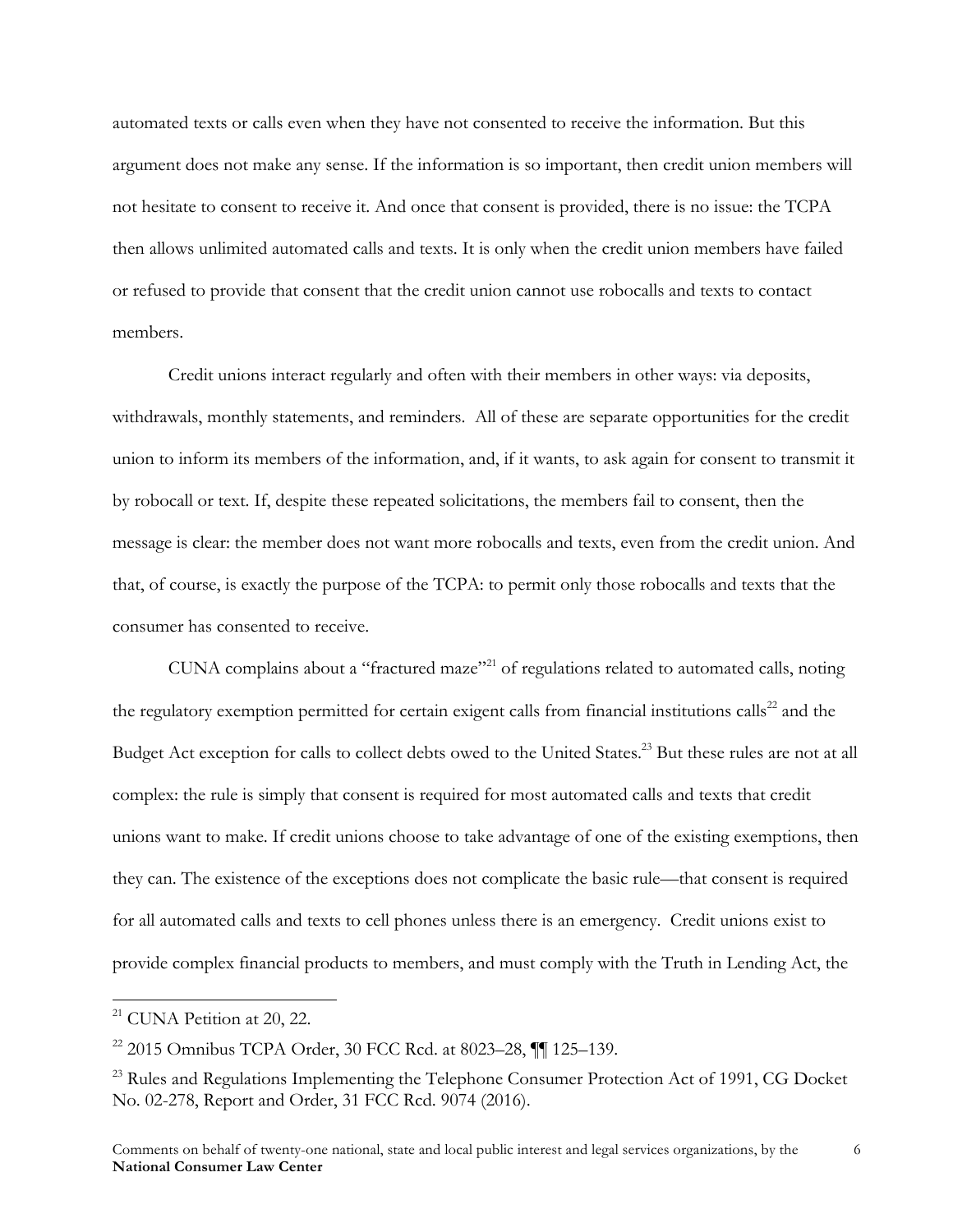Truth in Savings Act, the Real Estate Settlement Procedures Act, the federal money-laundering rules, and a host of rules regarding their governance, their deposits, and their safety and soundness. A credit union that cannot master this simple TCPA rule—to not make robocalls to cell phones without the called party's consent—should perhaps not be in the financial services business.

CUNA is correct in pointing out that non-compliance leads to potential financial exposure.<sup>24</sup> Indeed, that is exactly the point of the damages provisions in the TCPA. CUNA points to several cases in which credit unions had to pay damages for noncompliance as a justification for these requested exemptions.<sup>25</sup> However, of the four cases cited for which information is publicly available, only two actually involved TCPA violations leading to the appropriate award of TCPA damages:

- 1. **Munday v. Navy Fed. Credit Union,** Case 8:15-cv-01629-JLS-KES (C.D. Cal. July, 14, 2017). This was a class action based on the credit union's repeated calling of numbers *after* it knew those numbers did not belong to the members who had consented to being called, and even after it had coded wrong-number information in its files.<sup>26</sup>
- 2. **Pennant v. Boeing Employees' Credit Union Fin. Servs. Inc**., Case No. 2:11-cv-1697 (W.D. Wash. Oct. 12, 2011). The complaint alleged that the credit union called the plaintiff approximately 120 times, sometimes calling five times a day and more than 15 times a week, many of these calls were made after the credit union was informed that the plaintiff had filed bankruptcy, and others after she requested that the calls stop. As noted in the CUNA petition, this case was settled for  $$14,750.^{27}$

In both cases the credit union had violated the TCPA and invaded the privacy of consumers to

such an extent that these consumers went to the trouble to find lawyers and initiate the difficult and

stressful process of engaging in litigation. In each case, the law did its job: punishing violators of the

law for harming consumers.

<sup>&</sup>lt;sup>24</sup> CUNA Petition at 23.

<sup>&</sup>lt;sup>25</sup> CUNA Petition, Note 60.

<sup>26</sup> *See* Munday v. Navy Fed. Credit Union Class Notice of Motion and Renewed Joint Motion for Preliminary Approval of Class Action Settlement.

<sup>&</sup>lt;sup>27</sup> Information available at https://ecf.wawd.uscourts.gov/doc1/19714577775.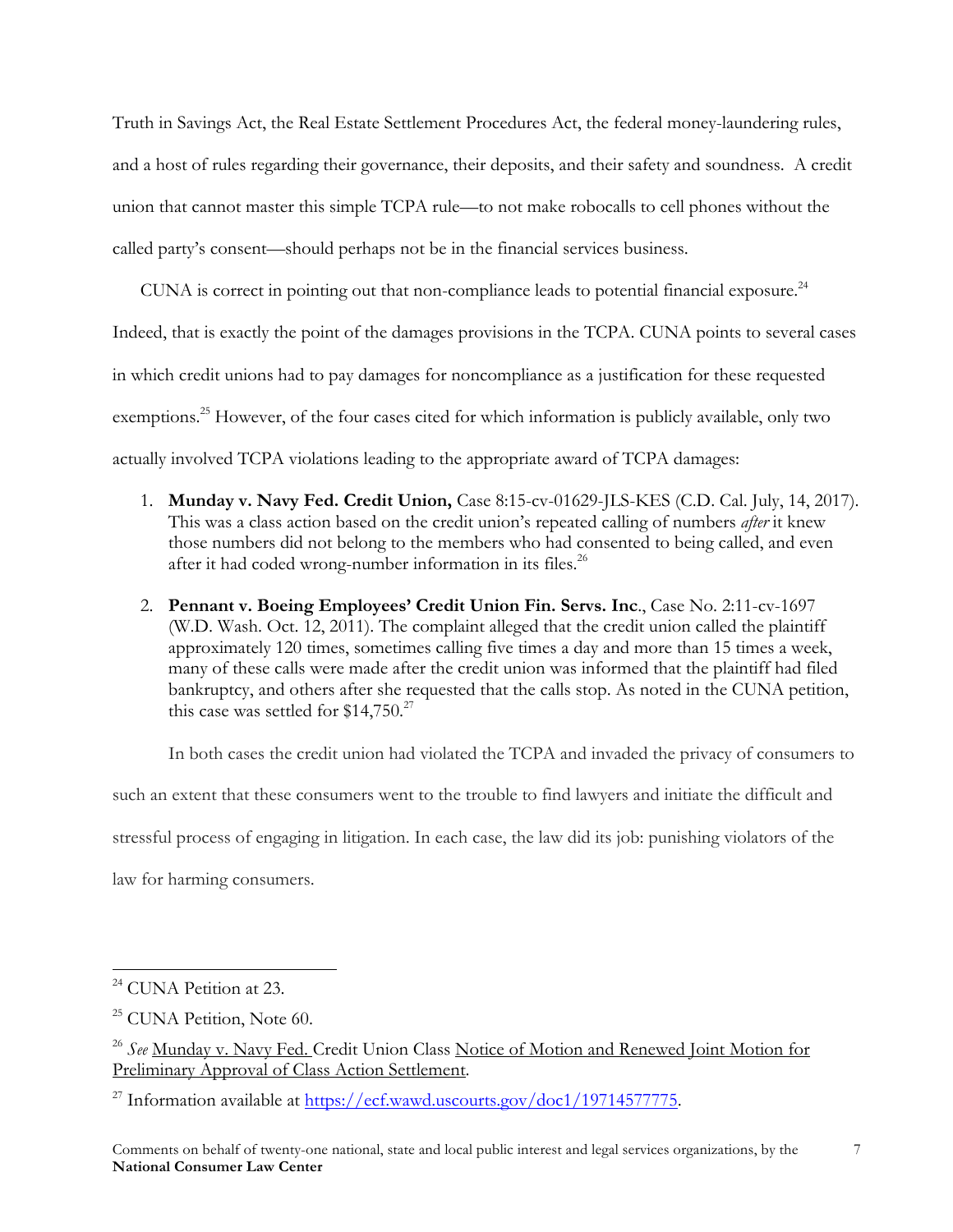The other two cases cited for which information is available publicly did not actually involve

TCPA violations:

- 1. **Petley v. San Diego County Credit Union,** *et al.***;** Case No. 16cv891, (S.D.CA., January 27, 2017). In this case, there was actually no TCPA claim involved. The court denied the credit union's attempt to dismiss claims related to illegal debt collection based on repeated phone calls, harassing behavior, and filing a time-barred debt collection claim.<sup>28</sup>
- 2. **Mudgett v. Navy Fed. Credit Union**, 998 F. Supp. 2d 722, 723 (E.D. Wis. 2012). In this case, the credit union established that the calls were manually dialed, so that the TCPA was not implicated.

Similarly, the cases that CUNA cites in note 62 regarding liability faced by other financial

institutions for repeated violations of the TCPA also illustrate the need to continue enforcing the

TCPA, rather than allow non-compliance with this consumer privacy law:

- 1. **Luster v. Wells Fargo Dealer Services Inc.,** Case No. 1:15-CV-01058 (N.D. Ga. June 9, 2017). Plaintiff received multiple autodialed calls from Wells Fargo over four years regarding loans made to unrelated third parties, despite never having consented to receive calls and having no loans with Wells Fargo.<sup>29</sup>
- 2. **Markos et al. v. Wells Fargo Bank, N.A.,** Case No. 1:15-cv-01156 (N.D. Ga. Jan. 30, 2017). This was a class action based on Wells Fargo's repeated autodialed calls to consumers who had previously refused permission to be autodialed, and who made repeated verbal requests that the calls stop.<sup>30</sup>
- 3. **James et al. v. JPMorgan Chase Bank N.A***.*, Case No. 8:15-cv-2424 (M.D. Fla. June 5, 2017). At least 675,000 people received autodialed calls from Chase Bank that were made to wrong numbers, which continued even after plaintiffs repeatedly told Chase that they were reaching wrong numbers. Plaintiffs were not customers of Chase Bank.<sup>31</sup>
- 4. **Gehrich et al. v. Chase Bank USA, N.A., et al.,** Case No. 1:12-cv-05510 (N.D. Ill. Mar. 2, 2016). Plaintiffs received autodialed calls from Chase Bank, without their consent and after

 $\overline{a}$ 

<sup>31</sup> Order available at https://eclaim.kccllc.net/caclaimforms/jmj/Documents/JMJ%20-%20Order.pdf.

<sup>28</sup> Information available at:

https://scholar.google.com/scholar\_case?case=1939812098170315941&hl=en&as\_sdt=6&as\_vis=1& oi=scholarr.

<sup>&</sup>lt;sup>29</sup> Order Conditionally Certifying Settlement Class, available at https://www.lusterwellsfargotcpa.com/Documents/Preliminary%20Approval%20Order.pdf.

<sup>&</sup>lt;sup>30</sup>Final Approval Order and Judgment available at http://www.markoswellsfargotcpa.com/docs/90%20ORDER%20final%20approval%20order.pdf.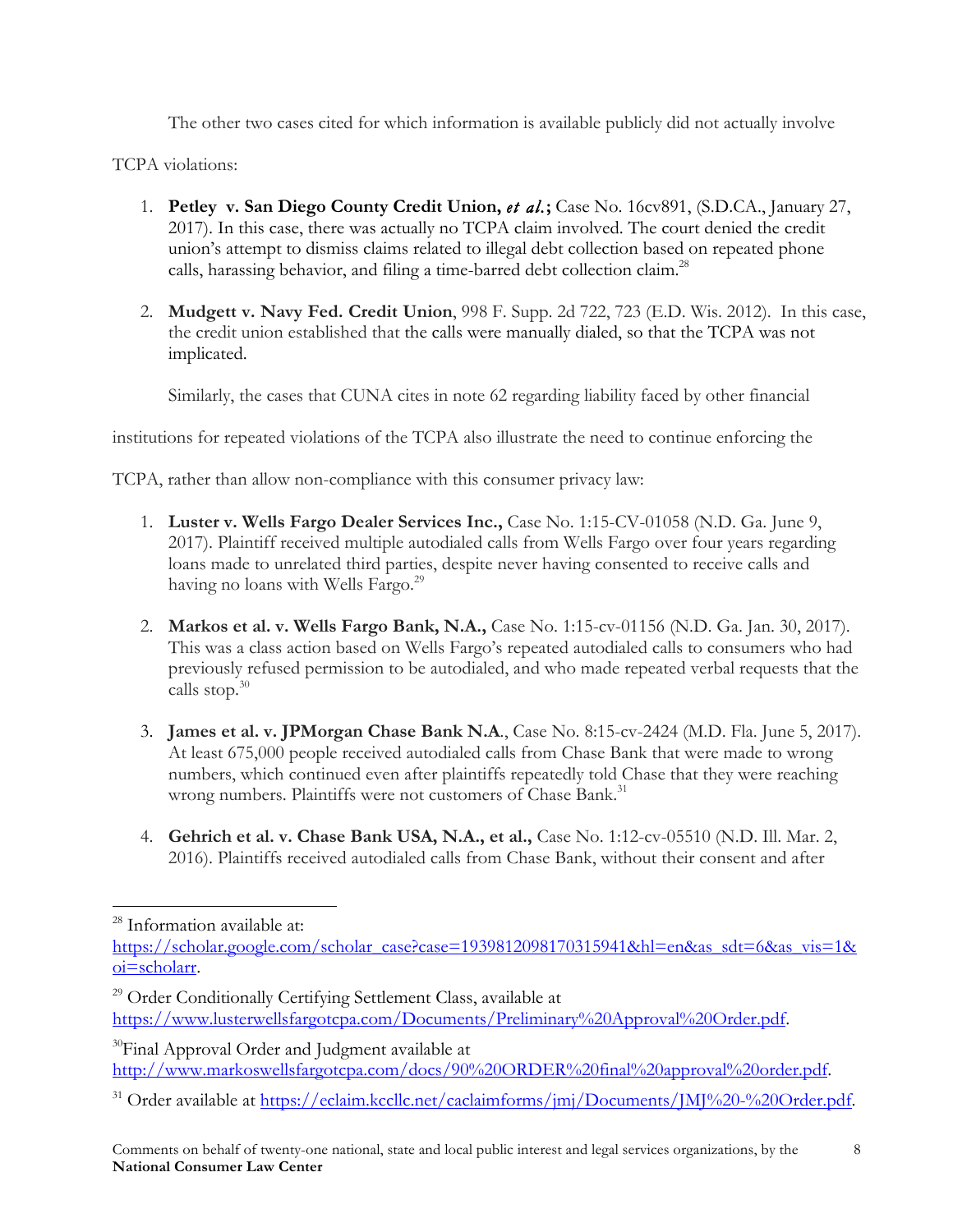repeated requests that the bank stop calling. Chase also sent automated text messages.<sup>32</sup>

- 5. **Allen v. JPMorgan Chase Bank N.A.,** Case No. 1:13- cv-08285 (N.D. Ill. Oct. 21, 2015). Plaintiff received multiple autodialed calls from Chase Bank regarding auto loans, despite having no auto loans from Chase, never having consented to receive calls, and repeatedly requesting Chase to stop calling. Chase never provided plaintiff with instructions or opportunities to opt out of future calls.33
- 6. **Rose et al. v. Bank of America Corp. et al.,** Case Nos. 5:11-cv-02390, 5:12-cv-04009 (N.D. Cal. Sept. 2, 2014). Plaintiffs received multiple autodialed calls and texts on their cell phones from Bank of America, despite never giving prior consent to be contacted.<sup>34</sup>

Congress specifically allowed statutory damages for violations of the TCPA to create a

monetary incentive for compliance. CUNA's proposal would turn this incentive on its head by

exempting many of the automated calls that consumers hate from the requirement to obtain consent.

Instead of designing new exemptions, the Commission's attention should be on increasing compliance,

and assisting consumers and industry with the means to reduce unwanted calls to cell phones.

CUNA's petition for an exemption can be compared to this situation: A town erects a stop sign

at a dangerous intersection, and some drivers who would like to keep speeding through the

intersection, complain about the sign and ask the government to excuse them from having to obey it.

Most would agree that the government should make sure the fines for running through the stop sign

apply to everyone. We urge the FCC not to remove the stop signs in the TCPA..

## **C. CUNA's proposed exemption would undermine the privacy protections of the TCPA.**

One of the reasons to require consent for auto-dialed calls—especially those calls that impart

personal financial information—is to make sure that the callers are actually communicating with the

 $\overline{a}$ 

http://www.gehrichtcpasettlement.com/docs/Approval%20Order.pdf.

<sup>&</sup>lt;sup>32</sup>Memorandum and Order, available at

<sup>&</sup>lt;sup>33</sup> Final Approval Order and Judgment available at file:///Users/margotsaunders/Downloads/Final%20Approval%20Order.pdf.

<sup>&</sup>lt;sup>34</sup> Order Granting Motion for Final Approval of Settlement available at https://www.leagle.com/decision/infdco20140903b60.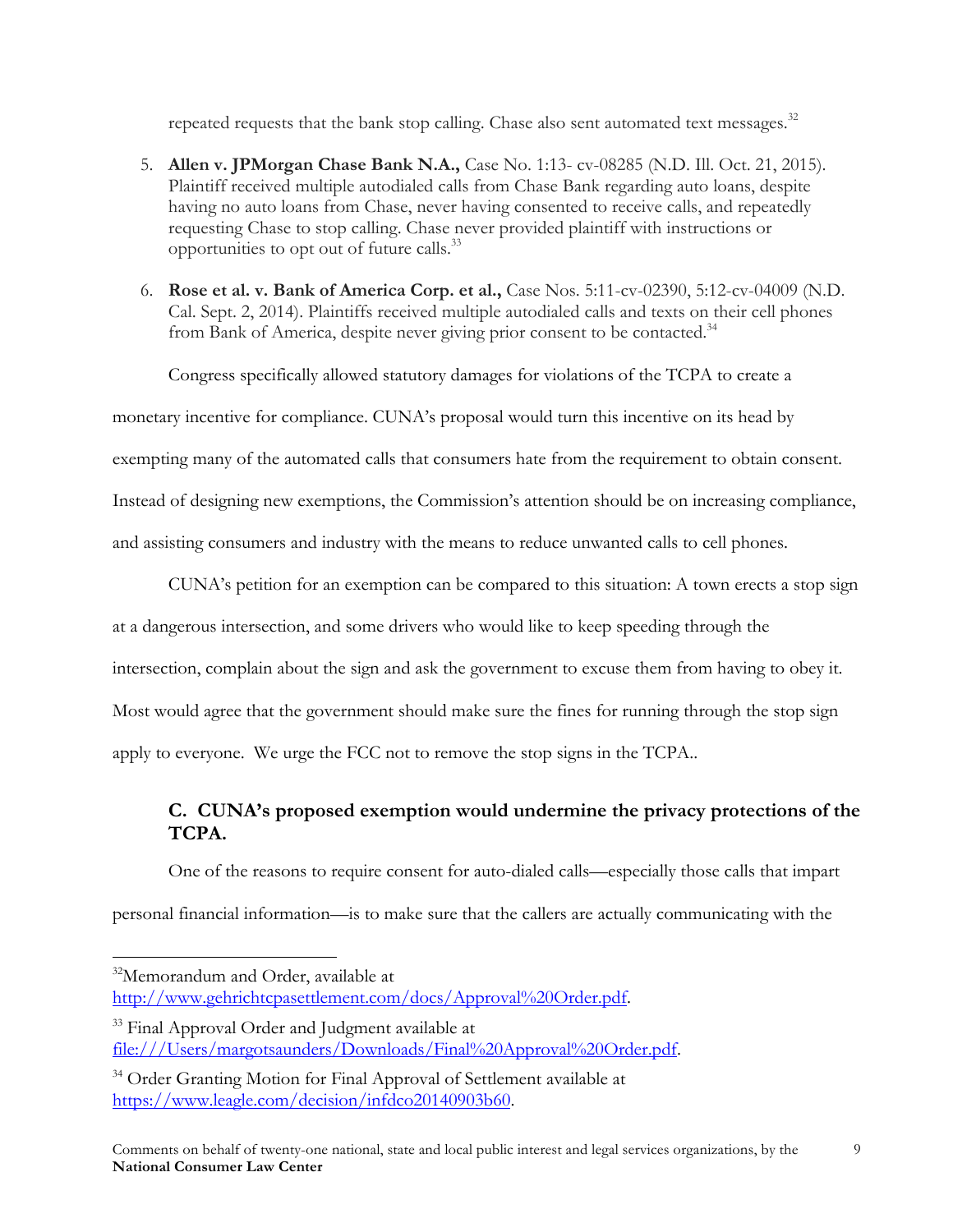intended parties. It would be entirely inappropriate, wrong, and potentially seriously harmful, for one person to receive personal financial information intended for another person. This danger swings both ways:

If Mary Jones receives information that Cindy Smith's account is overdrawn, that is a breach of Cindy Smith's privacy. Yet if the information is provided without mentioning Cindy Smith's name, such that Mary Jones, the recipient of the call, believes it is about *her own* account, that would lead Mary Jones to be alarmed and to waste time, money, and emotional effort to deal with something that has nothing to do with her.

Moreover, failing to ensure that these calls are actually reaching the intended recipient could lead to potentially dire financial results.

If Mary Jones receives the call saying that Cindy Smith's account is overdrawn—that means that Cindy Smith does not receive that notification. Yet, the credit union considers that it has fulfilled its obligation to inform Cindy Smith of the needed course of action.

For these reasons, it becomes even more important to ensure that, for calls related to a person's

personal financial situation, callers must take the utmost care sure to reach the intended recipient.

Having the actual consent of the intended party is the best way to ensure that the intended recipient

actually receives the call, and it is the best way to ensure that these calls do not result in a significant

invasion of privacy for the intended party, or an unnecessary amount of trouble and worry for the party

reached who is not the intended party. If the Commission dispenses with the consent requirement

altogether for calls related to personal financial information, the privacy concerns relating to these calls

would skyrocket.

# **III. There is no legal basis for an established business relationship exception for automated calls to cell phones in the TCPA.**

CUNA requests that the Commission exempt from the requirement for prior express consent informational autodialed or artificial or prerecorded calls and texts made by credit unions to the cell phones of their members based on an established business relationship (EBR). As the statutory basis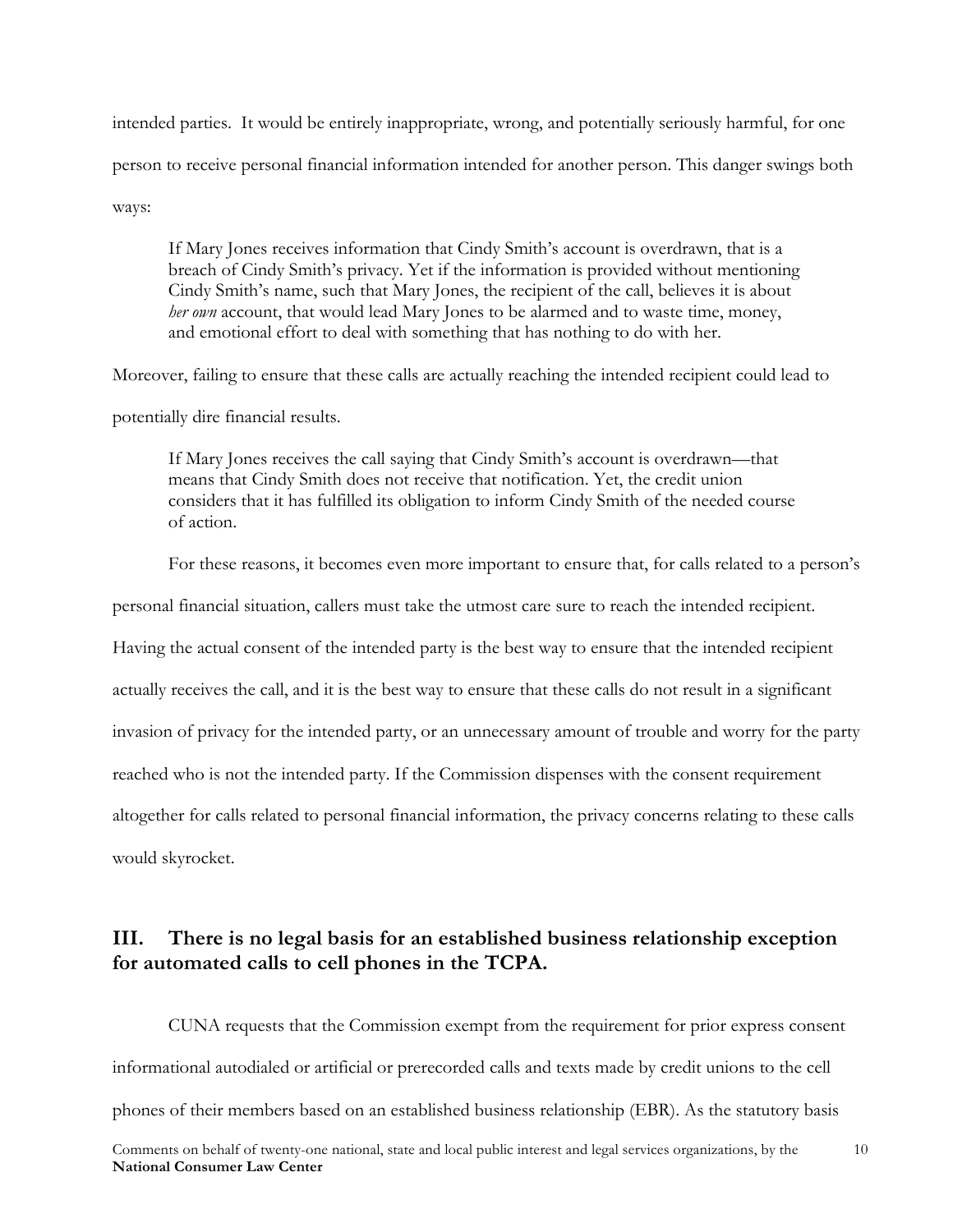for such an exemption, CUNA cites the general directions in the law that the Commission should "prescribe regulations to implement" the TCPA's requirements. 47 U.S.C.  $\frac{227(b)(2)^{35}}{27}$ 

There are multiple problems with this request. First, the TCPA is not a statute to facilitate calls from business to consumers. The TCPA is a consumer protection statute, the goal of which is to protect consumers from the invasions of privacy caused by automated calls. As such, the only reasonable way to read the explicit language in the referenced section is to recognize that the Congressional instruction in the prefatory language in § 227(b)(2) instructs the Commission to "prescribe regulations to implement the requirements of this subsection" *which will protect consumers.* CUNA's proposed exemption does not protect consumers.

Further, the regulatory framework is quite explicit: the only "exemptions" permitted from the requirement of prior express consent for robocalls to cell phones are set out in  $\frac{227(b)(2)(C)}{C}$ . That subsection gives the Commission authority *only* to exempt calls to cell phones "that are not charged to the called party, subject to such conditions as the Commission may prescribe as necessary in the interest of the *privacy rights this section is intended to protect"* (emphasis added). As much as CUNA might like there to be one, there is simply no authority in the statute for an EBR exemption for robocalls to cell phones. The fact that Congress expressly gave the Commission broader authority to create exemptions to the prohibition of prerecorded calls to residential telephones (§ 226(b)(2)(B), allowing exemptions to the prohibition found at  $\S 226(b)(1)(B)$ , and did not authorize a similar exemption for robocalls to cell phones, is a strong indication that the Commission has no such exemption authority for robocalls to cell phones.

Moreover, the argument that an EBR can be the basis for an exemption for automated calls to cell phones has been repeatedly found to be without merit. Most recently, the Third Circuit said:

 $\overline{a}$ 

11

<sup>&</sup>lt;sup>35</sup> CUNA Petition at 11.

Comments on behalf of twenty-one national, state and local public interest and legal services organizations, by the **National Consumer Law Center**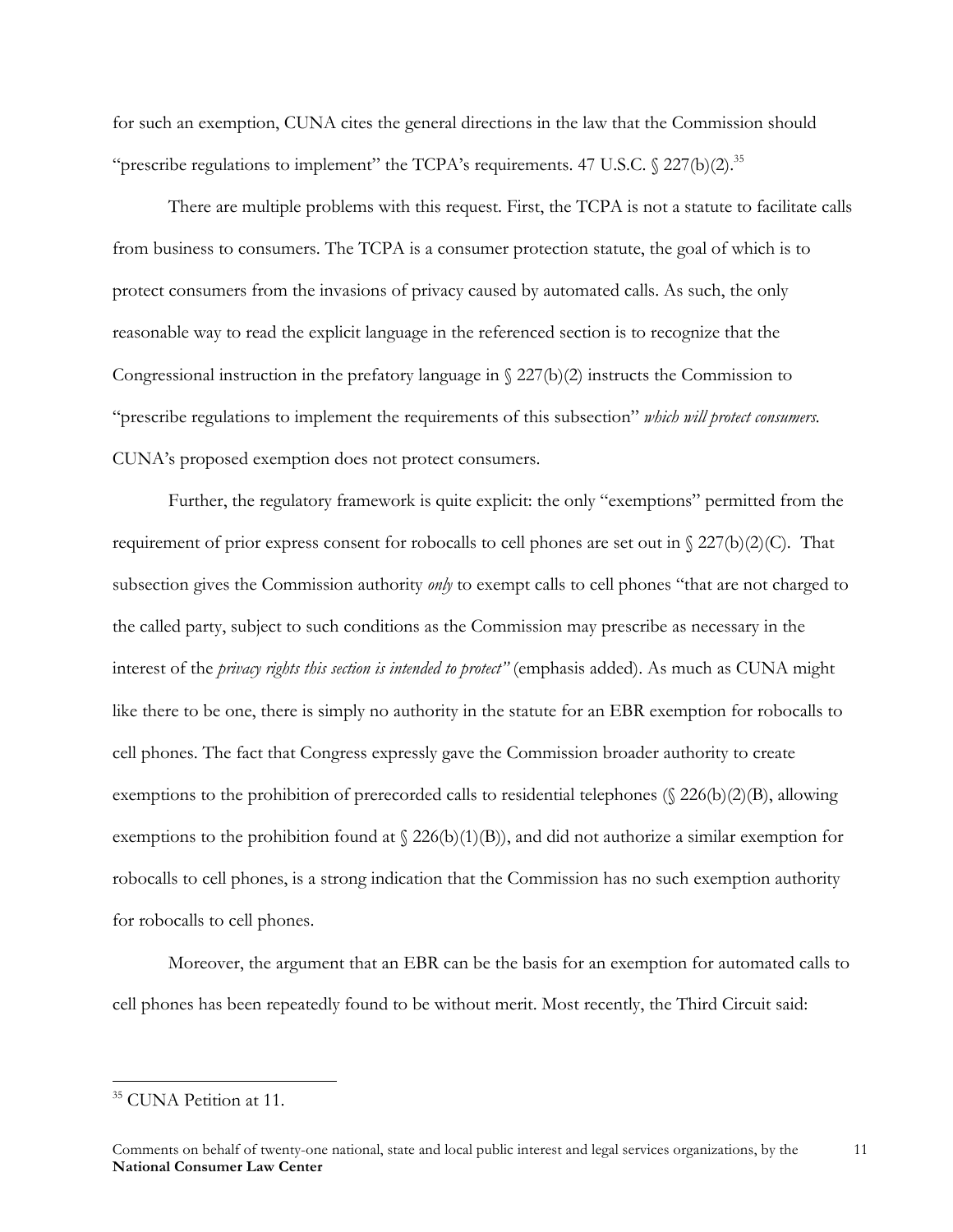At first glance, Dell's argument appears correct: the FCC regulations implementing the TCPA permit certain types of autodialed debt collection calls, including calls similar to the ones at issue in this case *. . .* . However, Dell fails to recognize that these exemptions do not apply to cellular phones; rather, these exemptions apply only to autodialed calls made to land-lines. *. . . .* Therefore, the debt collection exemption invoked by Dell is not applicable in this case.<sup>36</sup>

Numerous other courts have determined the same thing: there is no basis for an exemption for calls to

cell phones based on an established business relationship.<sup>37</sup>

Moreover, because the credit unions have such a close working relationship with their

members, they have ample opportunity to obtain, and recheck, their members' consent to receiving

automated calls. Every single time members log in to their accounts online, the credit union could

 $\overline{a}$  $36$  Gager v. Dell Fin. Servs., LLC, 727 F.3d 265, 273 (3d Cir. 2013) (emphasis added).

12

<sup>&</sup>lt;sup>37</sup> See e.g. Legg v. Voice Media Group, Inc., 20 F. Supp. 3d 1370, 1378 (S.D. Fla. 2014) (the established business relationship exemption does not apply to calls to a cellular telephone, and instead applies only to calls to land lines.); Forrest v. Genpact Services, L.L.C., 962 F. Supp. 2d 734, 736 (M.D. Pa. Aug. 26, 2013) (there is no established business relationship or debt collection exemption that applies to autodialed calls made to cellular phones); Levy v. Receivables Performance Mgmt., L.L.C., 972 F. Supp. 2d 409, 418 (E.D.N.Y. 2013) (existing business relationship exemption applies only to autodialed calls made to residential land lines; "because the debt collection calls at issue in this case were undisputedly made to a cell phone, the existing business relationship exemption is inapplicable"); Hamlett v. Santander Consumer USA Inc., 931 F. Supp. 2d 451, 456-457 (E.D.N.Y. 2013) ("the business relationship exemption applies to residential, landline telephones, but does not apply to cell phones"; "the section governing calls to cell phones (which often charge recipients on a per-call basis), does not provide for an exemption"); Bentley v. Bank of Am., 773 F. Supp. 2d 1367 (S.D. Fla. Mar. 23, 2011) (declining to hold that established business relationship exception applies to autodialed or artificial voice calls to cell phones for debt collection purposes); Flores v. Access Ins. Co., 2017 WL 986516, at \*8 (C.D. Cal. Mar. 13, 2017) (finding that the established business relationship exception does not apply to cellular telephones); Rhan v. Bank of Am., N.A., 2016 WL 7325657, at \*4 (N.D. Ga. June 24, 2016) (the exemption for prior business relationships only relates to calls to 'residential' telephone lines.); Vazquez v. Triad Media Solutions, Inc., 2016 WL 155044, at \*4 (D.N.J. Jan. 13, 2016) (where plaintiff alleged that she received text messages on wireless telephones, not residential lines, there was no set of facts under which the "established business relationship" exemption of 47 U.S.C.  $\frac{227(b)(1)(C)(i)}{27}$ could provide a defense to this action); Paradise v. Commonwealth Fin. Sys., Inc., 2014 WL 4717966, at \*3-4 (M.D. Pa. Sept. 22, 2014) (exemption applies only to land lines); Blair v. CBE Group Inc., 2013 WL 5677026, at  $*5$  (S.D. Cal. Oct. 17, 2013) (the exceptions listed in 47 C.F.R. § 64.1200(a)(2) (iii-iv) apply to residential lines only); Zehala v. American Express, 2012 WL 1657061, at \*4 (S.D. Ohio May 9, 2012) (the exemption for established business relationship applies only to residential lines.); Watson v. NCO Group, Inc., 462 F. Supp. 2d 641, 644 (E.D. Pa. 2006) (erroneous collection calls not exempt from TCPA under exemption for calls to party with whom caller had established business relationship).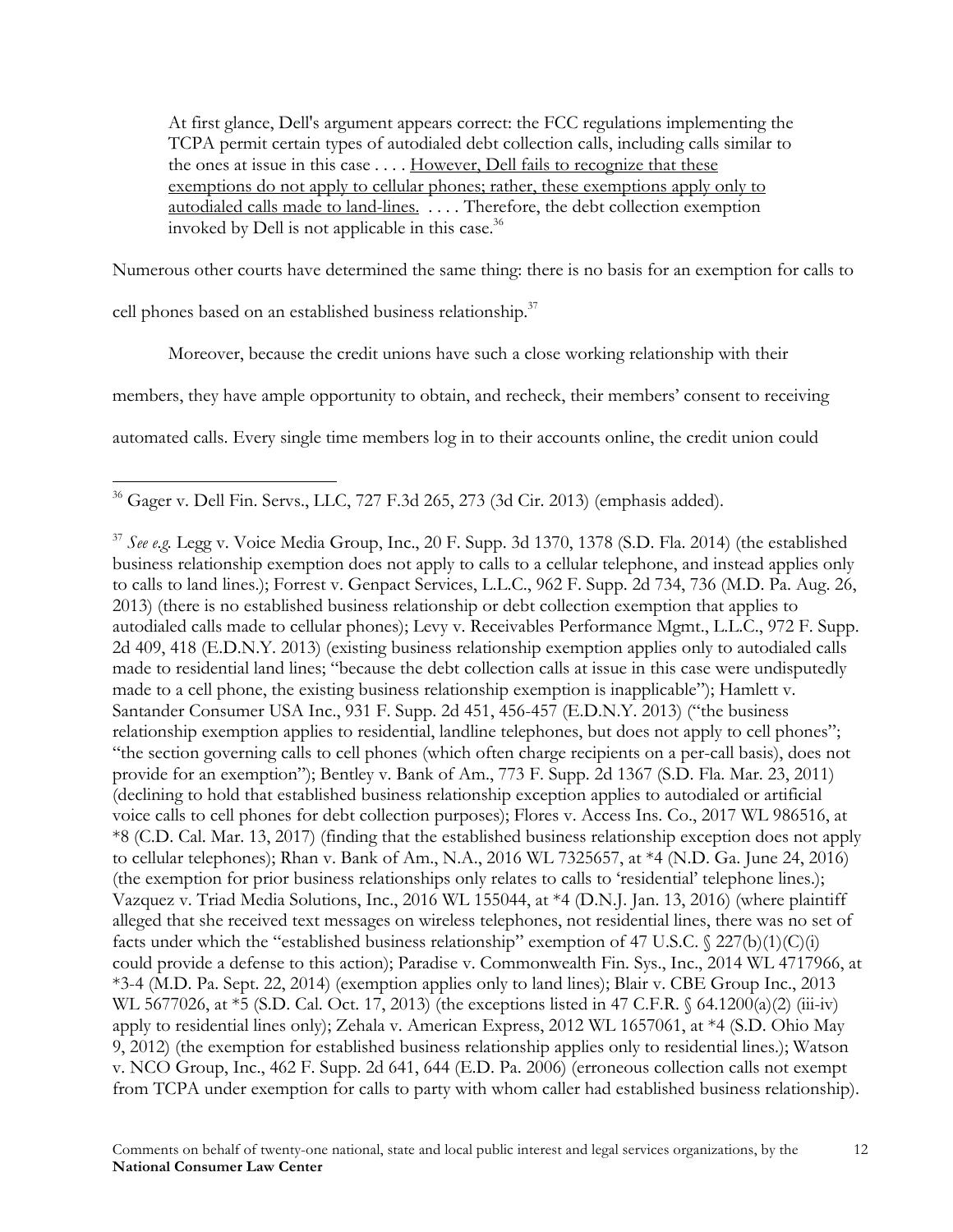display the member's name and the cell phone number on file, and request again consent for those calls and texts that CUNA says members want and need. The procedure could be easy and automatic: the name and cell number on file could be automatically displayed and, if the member had previously consented and provided a phone number, the check boxes could be automatically filled in. The member would have to uncheck the boxes to indicate a change in consent. Similar requests for consent or reconfirmation of consent could be also provided with regular monthly statements and bill notices. This type of regular activity would almost completely protect credit unions from TCPA suits from members, as long as the credit union abided by the member's consent or refusal to consent. And using a reassigned number database would provide substantial protection from litigation for calls to nonmembers.

But it is important to note that most of the TCPA litigation cited by CUNA as contributing to their fear of running afoul of the TCPA involves either repeated calling of numbers *after* the caller knew those numbers did not belong to the members who had consented to being called, and even after the institution had coded the wrong number information in its files (*see Munday v. Navy Fed. Credit Union*; *James et al. v. JPMorgan Chase Bank*). Or the litigation involved repeated calls to members after multiple requests were made to stop calling (*see Pennant v. Boeing Emps.' Credit Union Fin. Servs. Inc*.; *Markos et al. v. Wells Fargo Bank*; *Gehrich et al. v. Chase Bank USA*, et al.; *Allen v. JPMorgan Chase Bank*). So generally the problem behaviors that led to these cases and resulted in payment of TCPA damages, were the institutions' systemic failures to ensure either a) that automated calls were only made when consent had been provided, or b) automated calls were stopped once requests to stop were made by the persons called.

Allowing an established business relationship exemption would increase the number of unwanted calls credit union members receive, and would be antithetical to the privacy protections intended by the TCPA.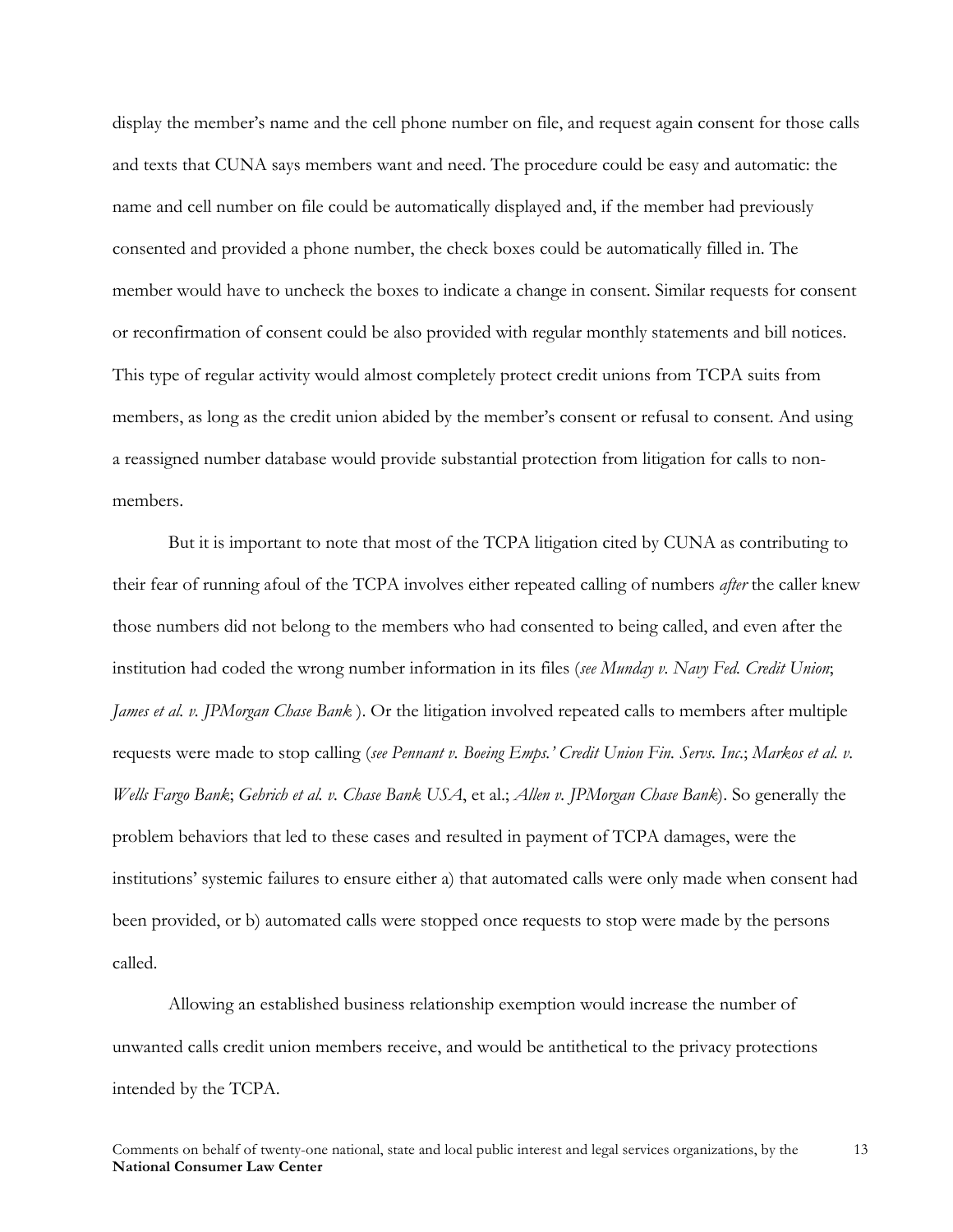## **IV. CUNA's proposed exemption for calls for which consumers are not charged for each call is not legal and would be unworkable.**

In the alternative to the exemption based on an established business relationship, CUNA requests the Commission to allow it to call cell phones without consent if the recipient does not have to pay a per call or per text charge. CUNA proposes that this exemption would be based on the authority allowed the Commission to allow free-to-end-user calls without consent in § 227(b)(2)(C). However, it asks the Commission to grant this exemption *without requiring the credit unions to ensure that the calls will not be charged to the called party*. 38

But this alternative proposal of CUNA also fails the logic test. First, tens of millions of cell phone subscribers in the United States still *do* pay for every call and text. We estimate that as many as 46 million cell phone subscribers in the U.S. are on limited-calling plans.<sup>39</sup> Of these, approximately 13 million are Lifeline subscribers. 40 Additionally, approximately 41.6 million subscribers are on limitedtexting plans.<sup>41</sup> Of these, approximately 6 million are Lifeline subscribers.<sup>42</sup>

<sup>39</sup> In 2016, according to the FCC mobile competition report, 18% of connections (about 77 million) were on prepaid plans. Federal Communications Commission, Annual Report and Analysis of Competitive Market Conditions With Respect to Mobile Wireless, Including Commercial Mobile Services, Twentieth Report, WT Docket No. 17-69, Sept. 27, 2017, at 73. *Available at* http://transition.fcc.gov/Daily\_Releases/Daily\_Business/2017/db0927/FCC-17-126A1.pdf. Of those 77 million, a little over 26 million had Tracfone plans, most of which are limited-minute plans. *Id.* at 9. Additionally, of the twenty-one total prepaid plans offered by the largest five cell phone providers, three are limited-minute plans. So of the 51 million non-Tracfone prepaid connections, we estimate about one in seven (7 million) is on a limited-minute plan. That 7 million plus the Tracfone 26 plus million yields 33 million subscribers. Adding the 13 million non-Tracfone Lifeline subscribers with limited minutes (for Lifeline calculations, see note 40) yields 46 million subscribers on limited calling plans.

https://usac.org/about/tools/fcc/filings/2016/Q1/LI08%20Lifeline%20Subscribers%20by%20State %20or%20Jurisdiction%20-%20January%202015%20through%20September%202015.xlsx. We

 $\overline{a}$ <sup>38</sup> CUNA Petition at 16, citing Rules & Regulations Implementing the Tel. Consumer Prot. Act of 1991, Mortgage Bankers Association Petition for Exemption, CG Docket No. 02-278, Order, 31 FCC Rcd. 12484, 12488–89, ¶ 13 (2016), pet. for review pending (denying the Mortgage Bankers' petition in part because they did not provide information on how they would ensure calls would be free.)

<sup>40</sup> Universal Service Administrative Company, Lifeline Subscribers by State or Jurisdiction, January 2015 through September 2015. *Available at*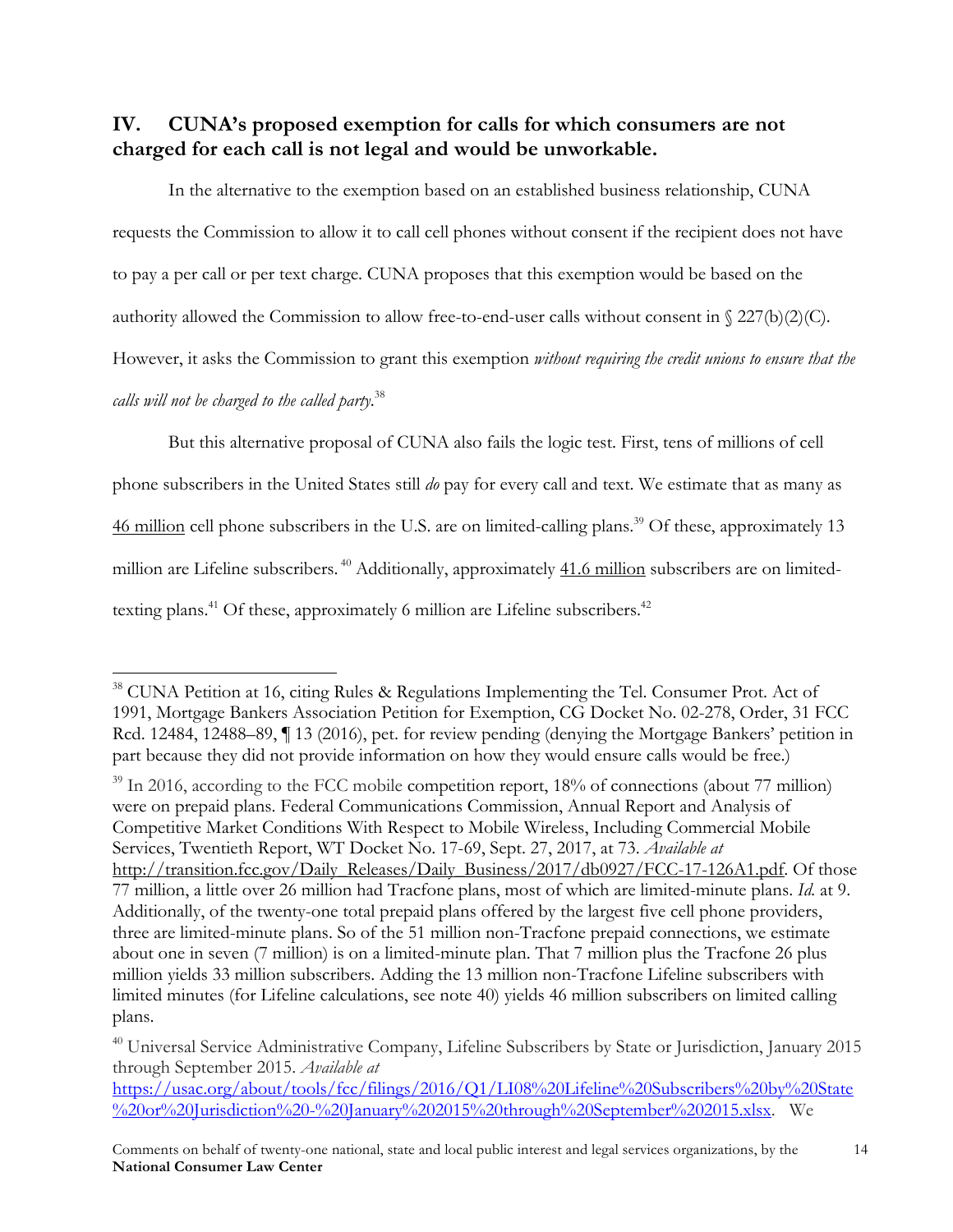CUNA's proposal to allow credit unions to make calls to consumers without consent, because the majority of cell phone users are on unlimited plans, ignores the realities of these costs for the 46 million people who are still paying for each call.

Second, CUNA is asking the Commission in essence to use its free-to-end-user exemption authority to allow credit unions to make calls that are *not* free to the end user. This request asks the Commission to exceed its exemption authority.

Allowing credit unions to make the calls without consent, and then mount an affirmative defense to a lawsuit in which it is accused of violating the TCPA for making unconsented-to calls would turn the TCPA consumer privacy protections on their head. The proposal wrongly assumes that just because subscribers were not charged for each specific call that means that the calls are free to the subscriber. This is not the case, the subscriber paid for the service allowing the calls to be received. That fact itself means that these calls don't meet the test required by this exemption: that the calls not be charged to the recipient. The only way to be sure that the calls would be free to the recipient, is for the caller to arrange to pay for all costs associated with the calls.

recognize that we have more recent figures for Lifeline subscribers, and that the number has been reduced in the past year. *See* (https://usac.org/about/tools/fcc/filings/2018. However, we believe it highly unlikely that Lifeline subscribers who lost access to their subsidized service would then turn to unlimited plans, which tend to be four or more times as expensive as unlimited plans, so that these subscribers would still likely be on limited calling plans, but would be captured in the first calculation. *See e.g.* http://nocontractcellular.org/no-contract-monthly-cell-phone-plans-guide.

<sup>41</sup> CUNA uses estimates that 10% of American subscribers have limited texting (CUNA Petition note 28). Using the FCC's determination that number of subscribers at the end of 2016 was 416.7 million http://transition.fcc.gov/Daily\_Releases/Daily\_Business/2017/db0927/FCC-17-126A1.pdf at Chart II.B.2, that would mean that 41.6 million subscribers have limited texting plans. We estimate, based on the phone plans offered by the biggest Lifeline providers (SafeLink Wireless, available at https://www.safelinkwireless.com/Enrollment/Safelink/en/NewPublic/index.html, Assurance Wireless, available at http://www.assurancewireless.com/Public/FAQs.aspx#faq2, Access Wireless, available at https://www.accesswireless.com/lifeline/this-is-what-you-get, Budget Mobile [defunct as of April 2017, but included in this data], and Life Wireless, available at https://www.lifewireless.com/main/plans), that 6 million Lifeline subscribers are on limited texting

plans. We are including these 6 million Lifeline subscribers in the 10% of total subscribers.

<sup>42</sup> *See* note 41.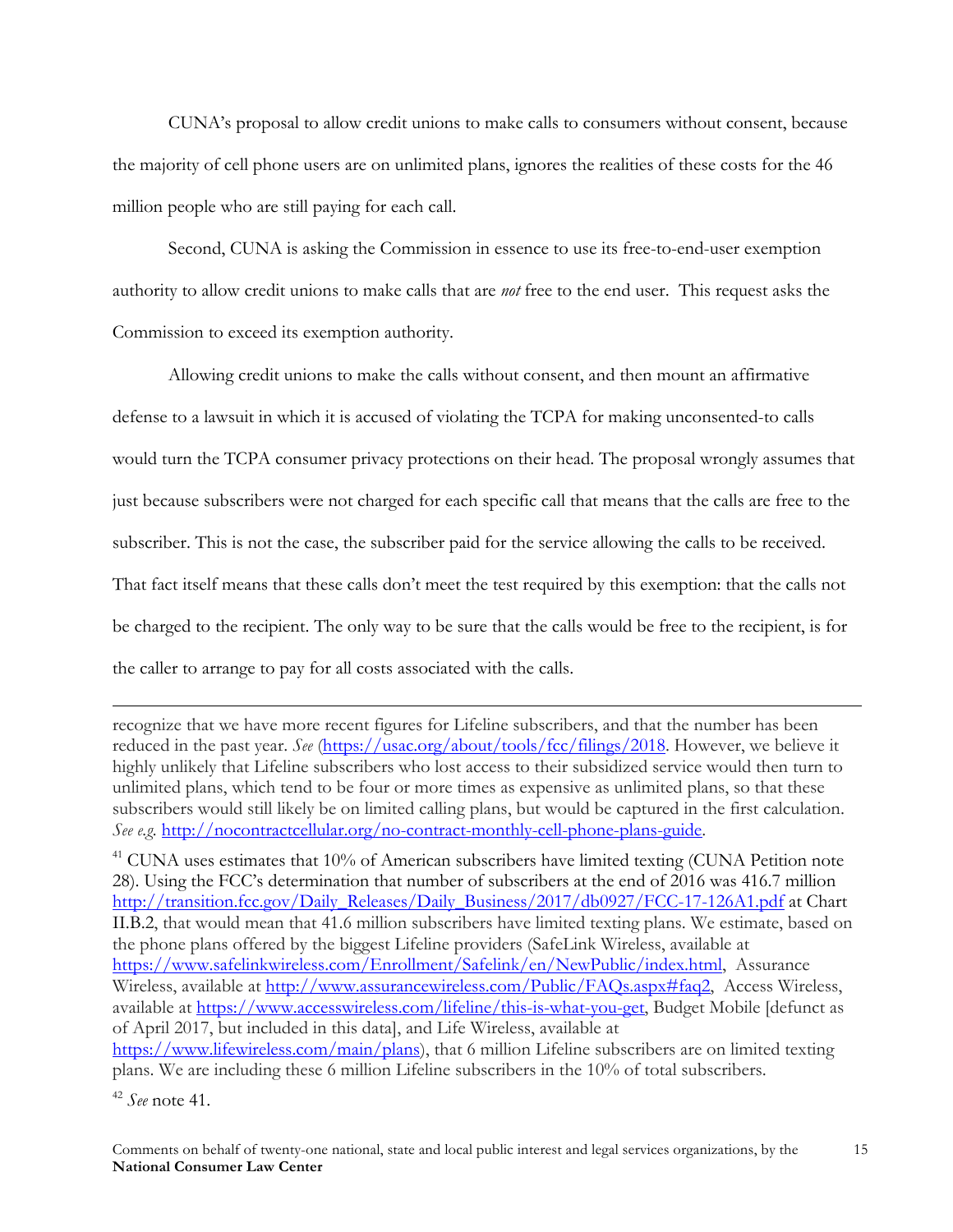Moreover, it ignores the actual cost of these calls to tens of millions of American subscribers. If the credit union callers do not plan to ensure that calls are not charged to the recipients, how will it deal with the unconsented-to calls it makes to recipients who have to pay for each call? Will the credit unions voluntarily send TCPA damages to each recipient who identifies as having a limited call plan? How will these recipients be protected against the costs associated with these calls?

CUNA's proposed logic is: because some of these unconsented-to calls will be made to some subscribers on unlimited plans, then they should be able to assume that all their calls are made to callers on unlimited plans. An exemption like this would establish a rule that callers can call anyone they want, regardless of whether they have consent, and then if challenged for the calls, defend themselves by saying that because some of the calls were included in an unlimited plan, for which the recipients paid, that means the callers have not violated the privacy of that recipient, and thus should not be liable for any damages. But the purpose of the TCPA is to permit only those automated calls for which consumers have expressly agreed to receive, because automated calls are so invasive of privacy.

The exemption permitted for calls not charged to the recipient in  $\frac{227(b)(2)(C)}{25}$  is contingent on protecting the privacy rights of the recipients. CUNA's petition asks that all credit union informational calls be subject to the exemption. To do so would completely ignore the privacy goals of the TCPA, and would significantly add to the 2.4 billion robocalls placed monthly in this country.<sup>43</sup> And, if this exemption were granted, all the other financial institutions would flock to the Commission with copy-cat requests, arguing that to allow credit unions to make these calls without consent gives this one type of financial institution an unfair competitive advantage. So allowing CUNA's requested exemption would open the door to—literally—billions of more unconsented-to automated calls and texts to America's consumers.

<sup>43</sup> *See* discussion in Section II, *supra,* regarding the numbers of robocalls made each month in the U.S., and percentage of these (approximately 25%) which are debt collection calls from financial institutions.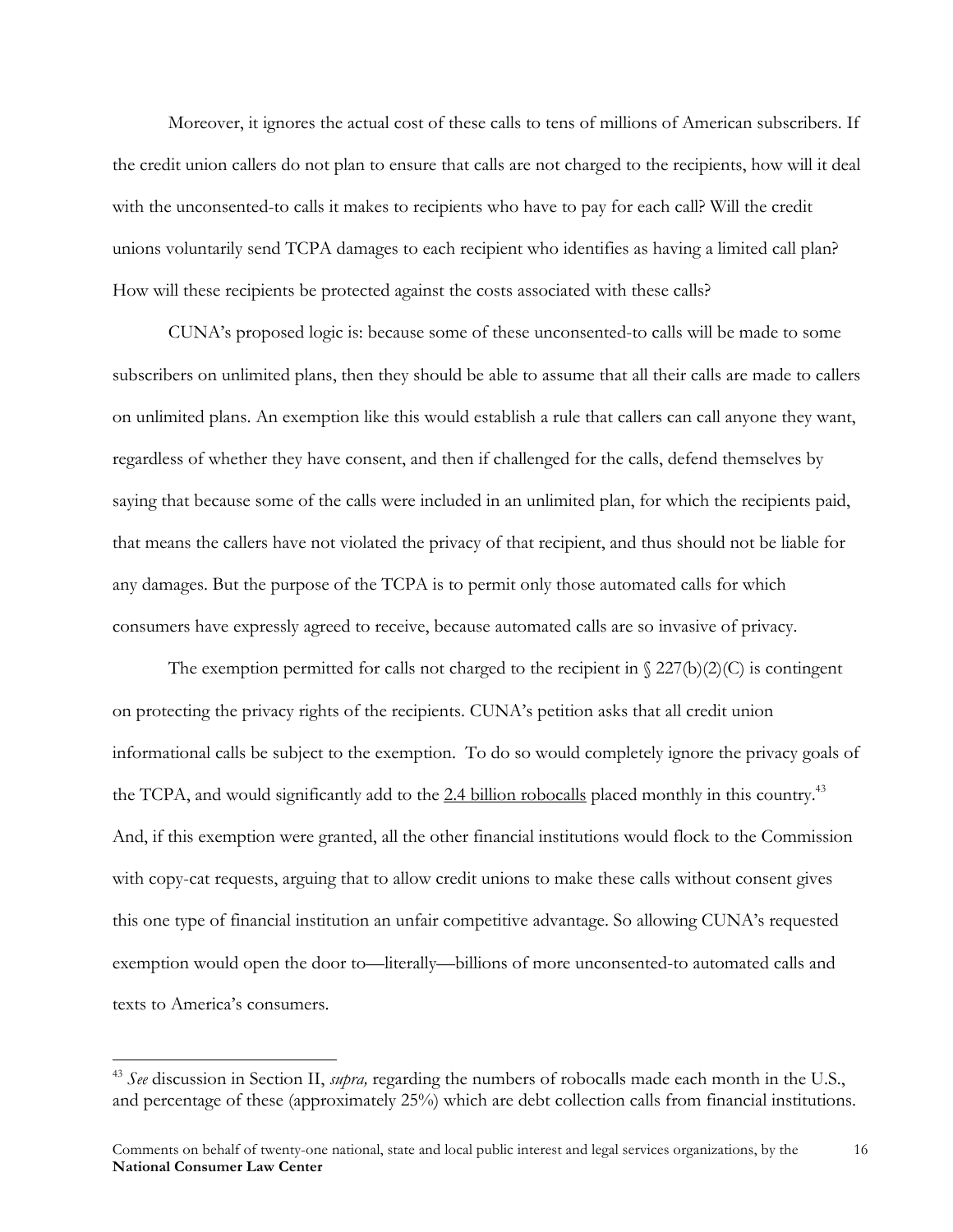And even if these calls were actually free to the end users, the Commission should not override the called party's right to consent, or deny consent, to these automated calls.

The existence of the millions of complaints to the Commission and to the FTC is testament to the extent to which consumers abhor these robocalls. Consumers want these unconsented-to automated calls to stop. They do not want more of them, even from their credit unions.

#### **V. Conclusion**

The TCPA is designed to create incentives to prevent unwanted and unconsented-to calls. It does not matter who makes those calls: all who violate its provisions are equally liable for damages. Unlike other consumer protection statutes,<sup>44</sup> there is no "good faith" exception from liability. *The reason for this is that Congress intended to require callers using automated dialing systems to make sure they have consent*. The inconvenience of the TCPA to callers is not an excuse to undermine or ignore it.

We urge the Commission to protect America's cell phone subscribers and deny this petition in all respects.

Respectfully submitted, this the  $6<sup>th</sup>$  day of November, 2017.

*Margot Saunders*  Margot Saunders Senior Counsel National Consumer Law Center 1001 Connecticut Avenue, NW Washington, D.C. 20036 202 452 6252, ext. 104 msaunders@nclc.org www.nclc.org

<sup>&</sup>lt;sup>44</sup> These exceptions to liability exist in the Fair Debt Collection Protections Act and Truth in Lending Act, among others.